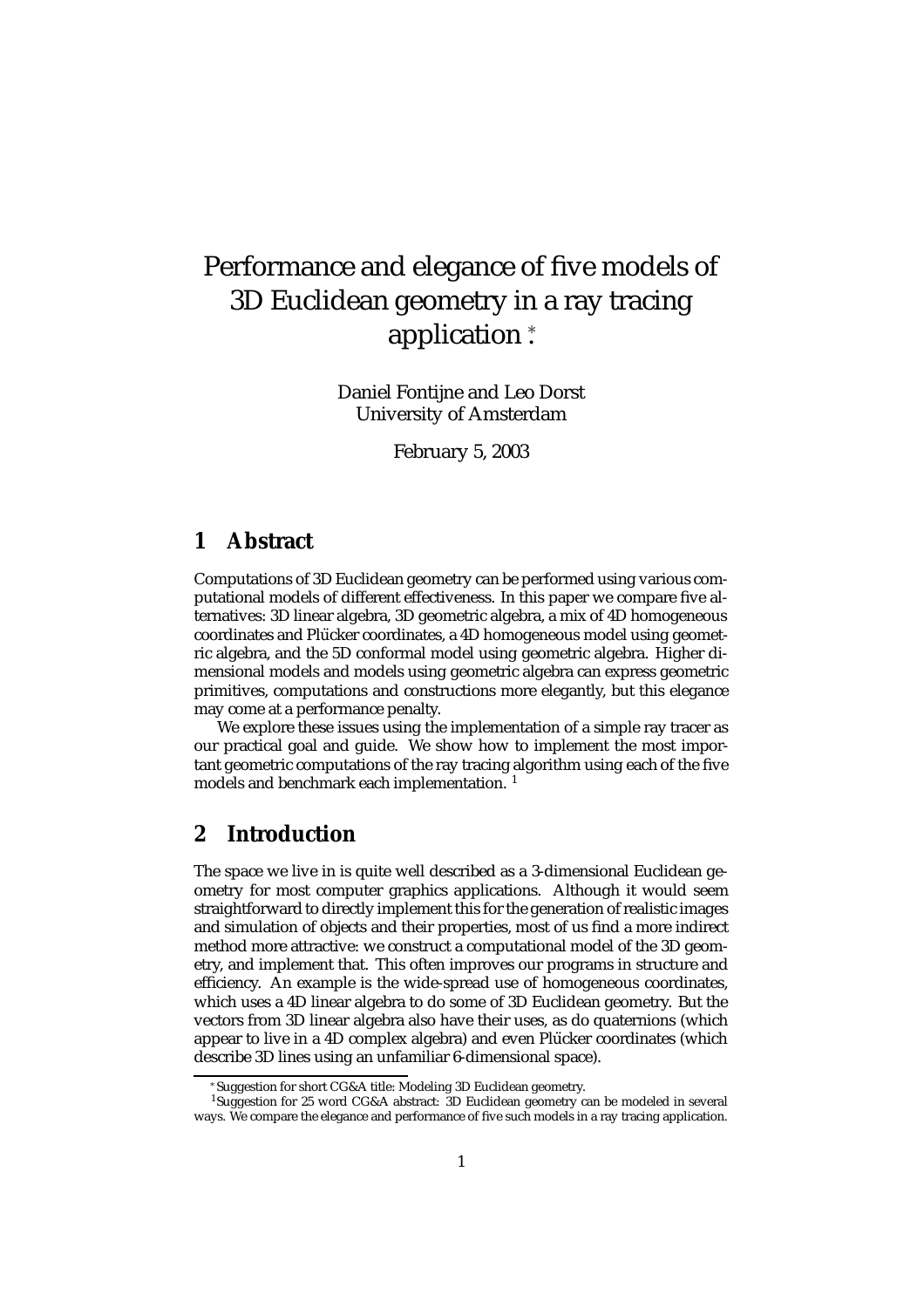In fact, the choice of models is getting confusing. Explanatory papers have been written [6] [7] [8] [9], often suggesting different algebras for different aspects of geometry. Our programs typically reflect that. The recently discovered *geometric algebra* [1a] [1b] [5] appears to be just one more possibility (groan), but that is not the right way of looking at it. Instead, in geometric algebra we finally have a framework containing all the options, neatly laid out. It cleans up the situation by assigning various 'tricks' such as quaternions and Plücker coordinates to a proper geometric algebra of appropriate real, interpretable vector spaces.

This paper gives a comparison of five models of 3D Euclidean geometry – not theoretically, but by showing how you would implement a simple recursive ray tracer in each of them. It is meant as a tangible case study of the profitability of choosing an appropriate model, discussing the trade-offs between elegance and performance for this particular application. This paper can be considered to be a practical sequel to two tutorials on geometric algebra previously published in CG&A [1a] [1b], and we will make frequent references to those tutorials.

The models we compare are: 3D linear algebra (*3D LA*); 3D geometric algebra (*3D GA*, which naturally absorbs the quaternions into 3D real geometry); 4D linear algebra (*4D LA*, i.e. the familiar homogeneous coordinates); the 4D homogeneous model (*4D GA*, a geometric algebra which naturally absorbs Plücker coordinates of lines and planes into homogeneous computations); and the 5D conformal model (*5D GA*, a geometric algebra which is new – it gives coordinates to circles and spheres and provides the most compact expressions for 3D Euclidean computations known to date). We picked both 3D LA and 4D LA because we wanted a basic and an advanced mainstream model as baseline. We selected 3D GA and 4D GA because they are the (improved) GA variants of the 3D LA and 4D LA models. The 5D GA model is used to demonstrate what kind of improvements are possible with more sophisticated models. Although in this paper we don't make explicit use of Grassmann spaces as recommended by [7], but we shall see that using geometric algebra to implement Grassmann spaces significantly extends their applicability.

Our reasons for choosing a ray tracer as benchmark are the following. 1) Everybody familiar with computer graphics knows how a basic ray tracer works, and possibly has implemented one. 2) Implementing the core of a ray tracer can be done with relatively little code, which was important to us, since we were going to write many different implementations of the same algorithm. 3) A ray tracer contains a diverse selection of geometric computations, like rotation, translation, reflection, refraction, (signed) distance computation, and line-plane and line-sphere intersection computations. This allows us to show by example how to perform these computations in different models. But we emphasize that our main goal in this paper is to compare frameworks for representation and computation of geometry in some practical situation, not to build a ray tracer per se. The resulting ray tracer is not a marvel of contemporary computer graphics; yet it is sufficiently sophisticated to render images such as figure 1.

In the following, we first discuss the basic algorithm of the ray tracer and the geometric computations required to implement it. After that, we briefly introduce each of the five models and show in detail how to implement five of the most important geometric computations required by the ray tracer. Then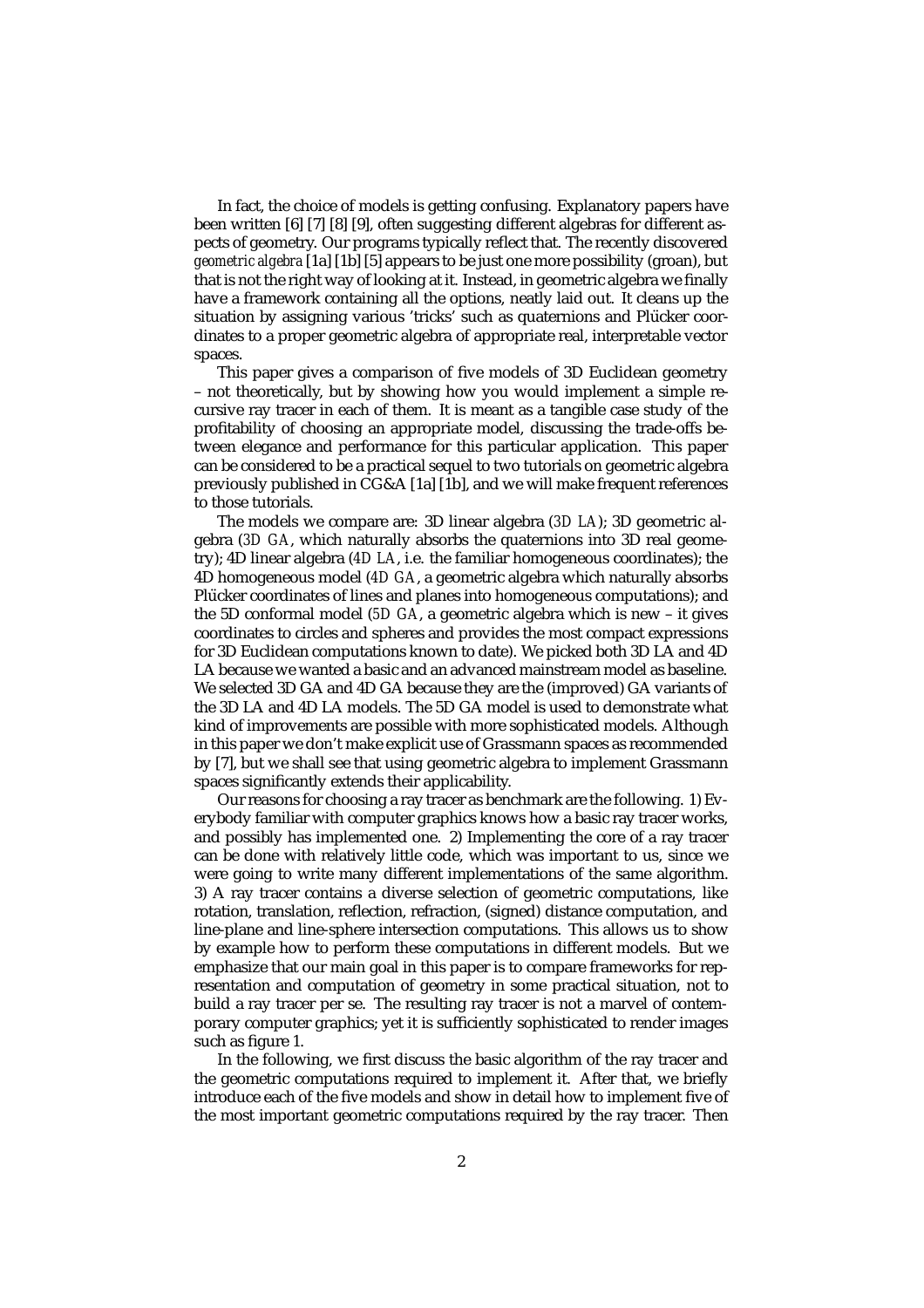

Figure 1: The same result can be achieved in many ways. These images are identical, but each one was rendered using a different model of 3D Euclidean geometry. The scene consist of 5 objects modeled with about 7800 triangles: a textured/bumpmapped teapot, a transparent drinking glass, a reflective sphere, a red diffuse sphere, and a textured/bumpmapped piece of wood.

it is time for a short section on the implementation of the algebras, followed by the performance results of each ray tracer implementation. We end with a discussion of the relative performance and elegance of the models.

# **3 The ray tracer**

We use a basic recursive ray tracing algorithm, without special techniques for efficiency, except for the use of a BSP tree to accelerate ray-mesh intersection computations. Describing the precise algorithm in great detail is not meaningful here, since only the geometric computations matter to the discussion at hand. A more detailed specification is available elsewhere[3].

The ray tracing algorithm accepts as input a description of the scene, including camera, lighting and polygonal model information, like position, orientation, shape and material properties. For each image pixel, a ray is traced through the scene, as it hits models and possibly gets reflected and refracted. Where a ray hits a surface, lighting computations are performed for each visible or ambient light source. The final color of each pixel is determined by the weighted sum of such lighting computations.

The ray tracing algorithm requires representations of geometric primitives like vectors, points, lines, planes, spheres, as well as transformations of these primitives. In section 4 we show how to represent these primitives and operators in each model of geometry. In some models, primitives can also be operators. For instance using geometric algebra, a plane can be 'applied' to another primitive directly in order to reflect that primitive in the plane.

The geometric computations and operations that we must be able to implement in each model in order to build our ray tracer are:

- rotation and translation of arbitrary primitives (points, lines, planes),
- reflection and refraction (Snell's law) of directed lines,
- test for and computation of the intersection of lines and planes, of lines and triangles, and of lines and spheres,
- computation of the angle between lines and/or the angle between planes,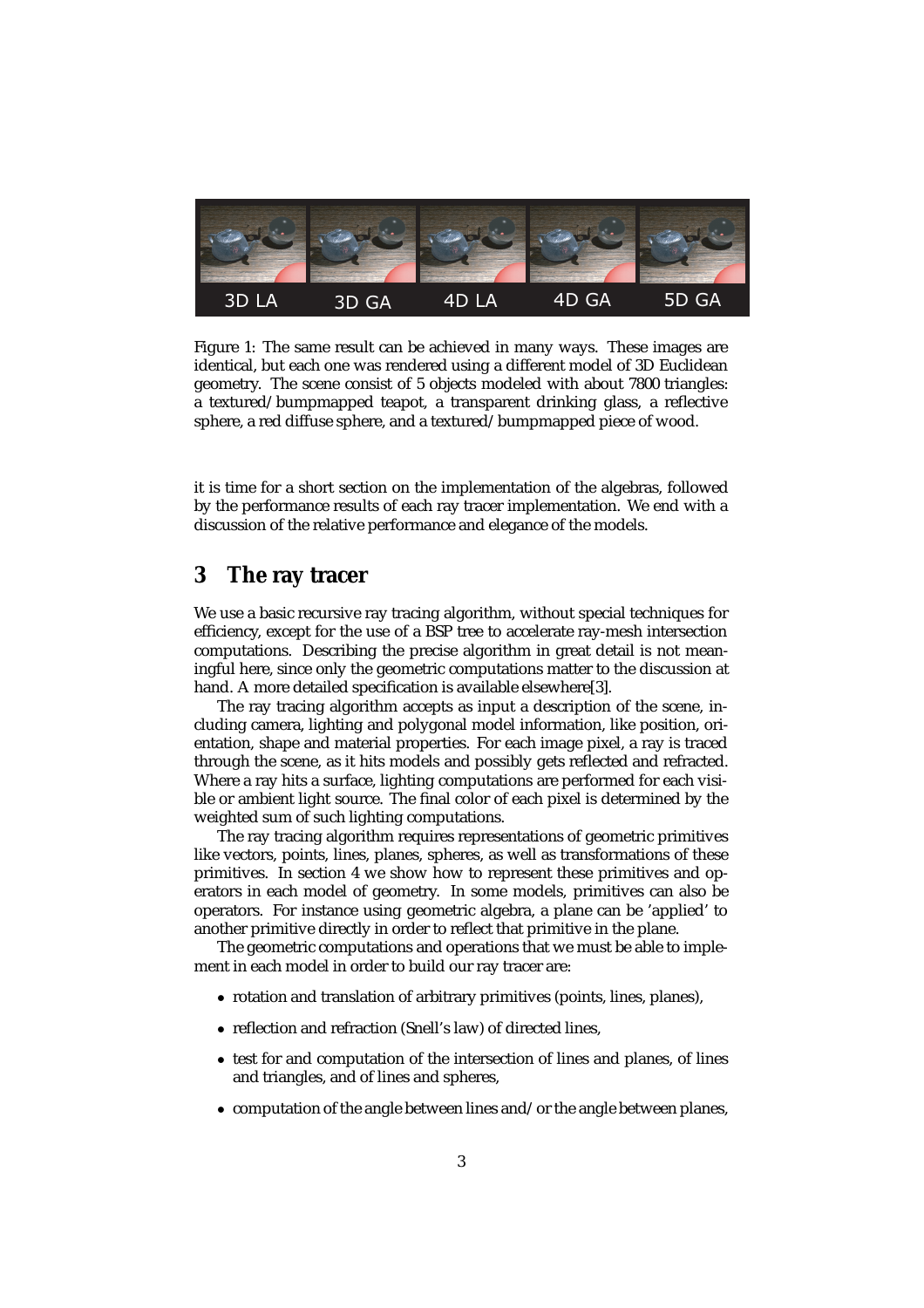

Figure 2: Illustration of the geometric computations that will be treated in detail for each model. Input of the computations is shown in black, output in grey. **a**: translation and rotation. **b**: intersection of a line and a plane. **c**: intersection of a line and a sphere. **d**: reflection of a directed line in a plane. **e**: refraction of a directed line in a plane.

• computation of the distance between two points and the signed distance of points to planes.

In the next section, a selection of these operations is treated in detail for each model.

At this point we would have liked to give a more detailed specification of each of the geometric computations we are about to discuss. The problem is that to write down those very descriptions already implies the use of a specific model, since using a model is the only method we know to precisely encode geometry. An important theme of this paper is that the use of any model, even a model of 3D Euclidean geometry, not only determines how you implement your solution, but also shapes the way you think about the problem. So if we want to remain impartial with respect to the five models, we should not use one of those models at this point to specify the geometric computations. Instead we have chosen to include a graphical representation in figure 2. The icons in that figure show only the relevant geometric primitives. As the reader will see shortly, derived geometric primitives like angles, intermediate intersection points and surface normals arise from the way we are used to implement the computations in mainstream models of 3D Euclidean geometry, and do not necessarily arise in other models. For example, when we treat the conformal model, a directed line can be reflected in a plane without ever using a surface normal or the intersection point of the line and the plane.

# **4 The models**

In the following five sections we give a short informal introduction of each of the five models. These introductions show only how some important primitives and rotation/translation operations are represented. For the novel GA models, we give references to sources where you can learn more about them. After each introduction, we show the equations used to implement the five geometric computations from figure 2. Readers with little mathematical background should not be discouraged by these equations that make up the bulk of the next section. Instead we encourage all readers *not* to focus on understanding the equations, but to read with a bird's eye view: please skip back and forth between the five sections and compare the length and simplicity of the equations and the number of split-up cases.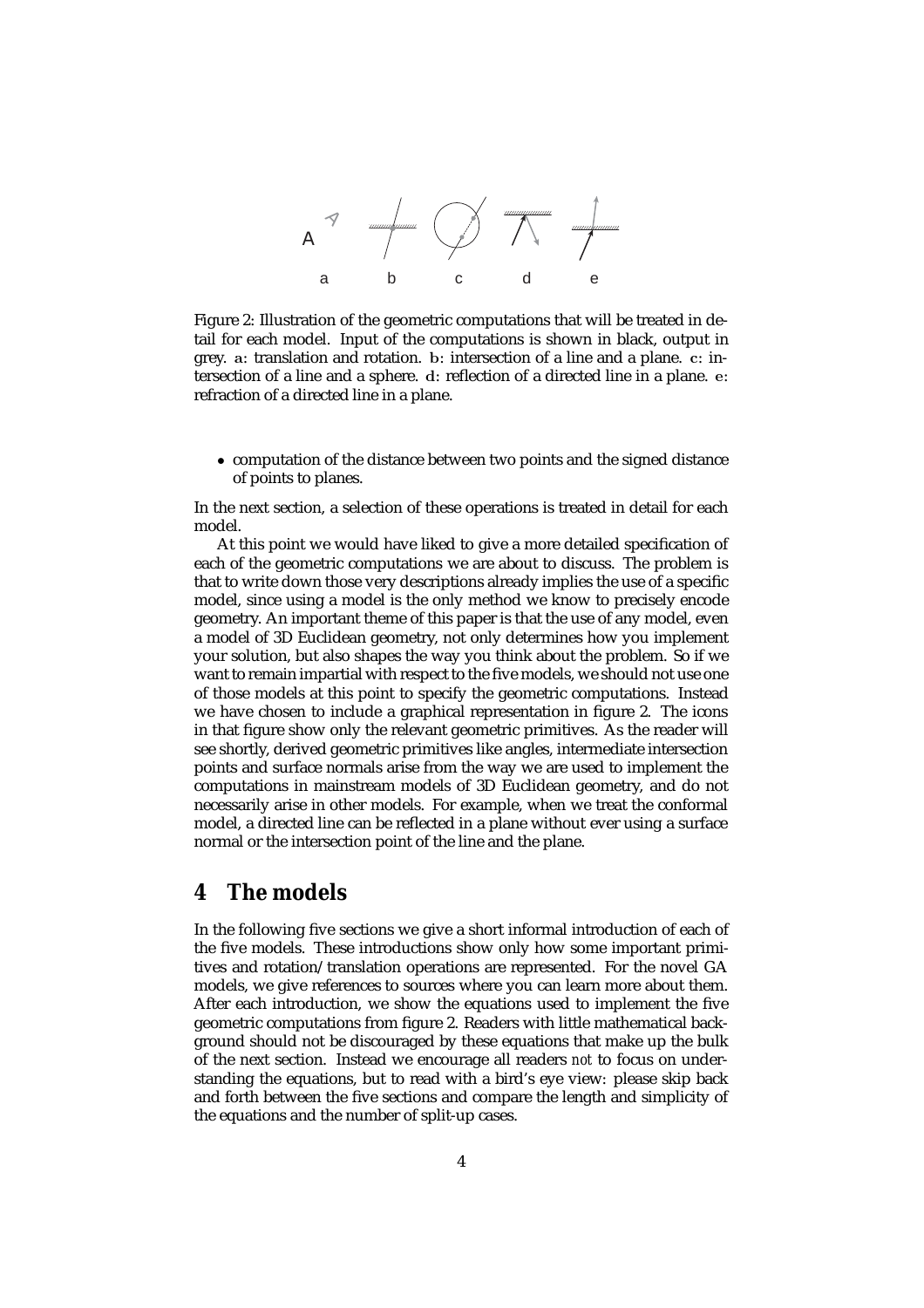Knowing that for each geometric operation in each model there are alternative ways to implement them, we have always tried to 'do the sensible thing' in each model. The equations we use to implement the geometric operations in the 3D LA model are virtually identical to those quoted in [4] as most efficient.

We employ the following notation across all models: lower case Greek symbols (ρ, δ, φ) are used to denote scalars. Lower case bold symbols (**u**, **q**, **s**) are used for elements of the algebra interpreted as geometric primitives (directions, points, spheres). Upper case bold symbols (**R**, **M**) are used for elements of the algebra interpreted as operators (rotors, transformation matrices). Lower case plain symbols with an arrow overhead are occasionally used to denote vectors  $(\vec{v}, \vec{u})$  that are not strictly elements of the algebra at hand. When possible, equations appear close to the form in which they are implemented in actual code.

### **4.1 3D linear algebra**

In the 3D LA model, all primitives are represented using vectors and scalars. A point is represented by a vector that points from the origin to the location of the point. A line is represented by a vector that points from the origin to some point on the line, and a unit vector that points along the direction of the line. A plane is represented by a normal vector and a scalar that gives the distance of the plane to the origin. A sphere is represented by a vector that points from the origin to the center of the sphere and a scalar that gives the radius of the sphere. Note that every primitive is explicitly represented relative to a specific origin that is chosen a priori.

Translation is represented by a vector. Rotation about the origin is a linear mapping, so this can be represented by a  $3\times 3$  matrix.

All geometric computations are made using matrix-vector multiplication, addition and subtraction of vectors, scalar multiplication, dot products (denoted by the  $\cdot$  symbol) and cross products (denoted by the  $\times$  symbol).

#### **4.1.1 Rotation/translation**

A point **q** is rotated/translated as follows:

$$
\mathbf{q}' = \mathbf{R}\mathbf{q} + \mathbf{t} \tag{1}
$$

where **R** is a rotation matrix, and **t** is a translation vector. To translate/rotate a line (given by a point **q**<sup>l</sup> on the line and a unit vector **u** along the line) one computes

$$
\mathbf{q}'_l = \mathbf{R}\mathbf{q}_l + \mathbf{t} \tag{2}
$$

$$
u' = Ru \t\t(3)
$$

A plane (given by its unit normal vector **n** and the scalar distance to the origin δ) is rotated/translated by

$$
n' = Rn \tag{4}
$$

$$
\delta' = \delta + \mathbf{t} \cdot \mathbf{n}' \tag{5}
$$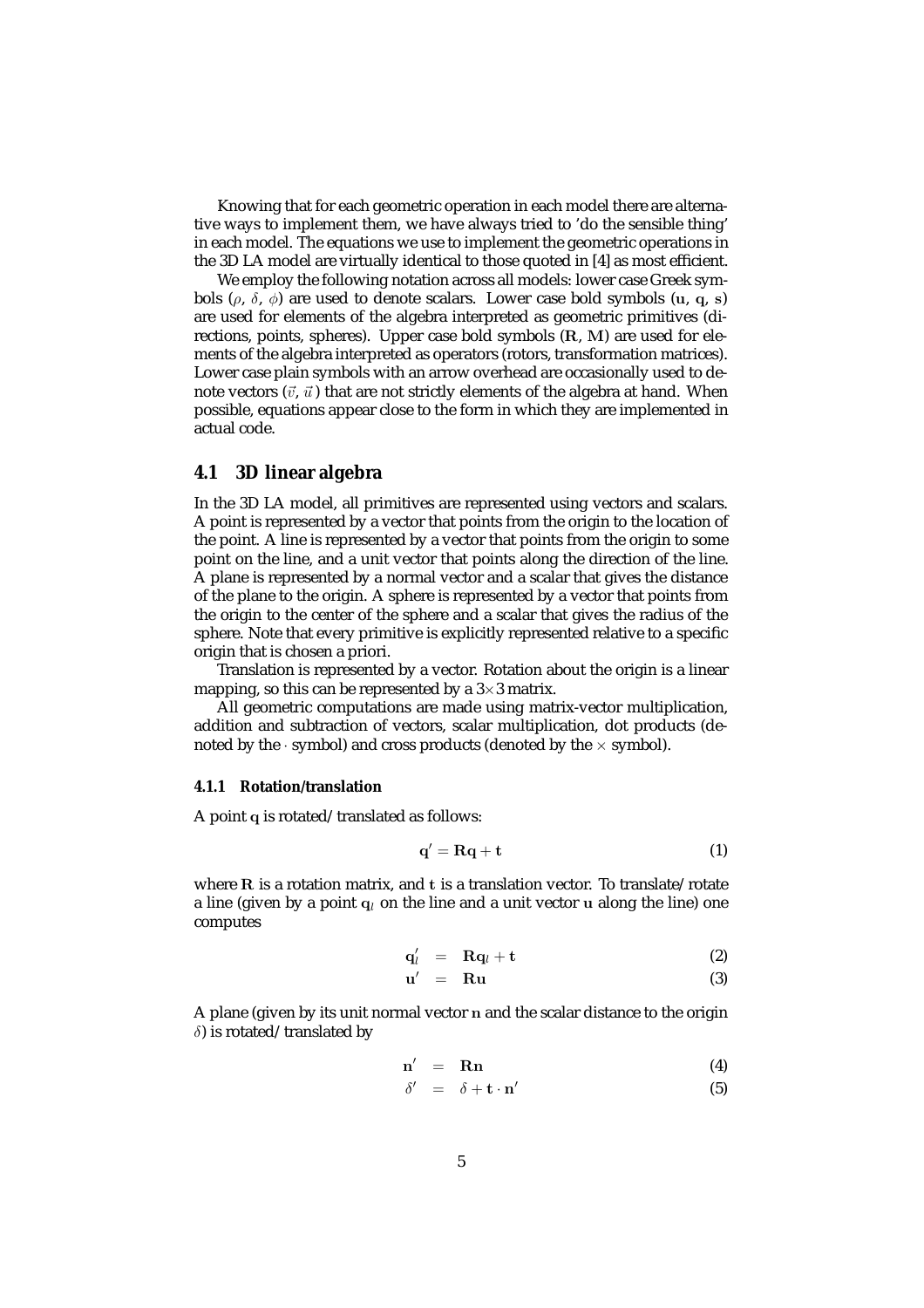#### **4.1.2 Line-plane intersection**

The intersection point  $q_i$  of a line (given by a point  $q_i$  on the line and a unit vector **u** along the line) and a plane (given by its unit normal vector **n** and the scalar distance to the origin  $\delta$ ) can be computed as:

$$
\mathbf{q}_i = \mathbf{q}_l - \frac{((\mathbf{q}_l \cdot \mathbf{n}) - \delta) \mathbf{u}}{\mathbf{u} \cdot \mathbf{n}}
$$
 (6)

if **<sup>u</sup>** · **<sup>n</sup>** is not equal to **<sup>0</sup>**.

#### **4.1.3 Line-sphere intersection**

The two intersection points  $q_-\text{ and }q_+\text{ of a line (given by a point }q_l\text{ on the line})$ and a unit vector **u** along the line) and a sphere (given by its center point **q**<sup>s</sup> and its scalar radius  $\rho$ ) can be computed using the following equations. First the closest point  $q_c$  to the center of the sphere on the line is computed as:

$$
\mathbf{q}_c = \mathbf{q}_l + ((\mathbf{q}_s - \mathbf{q}_l) \cdot \mathbf{u}) \mathbf{u}
$$
 (7)

then the normalized squared Euclidean distance  $\delta_n^2$  of  $\mathbf{q}_c$  to  $\mathbf{q}_s$  can be used to determine if the line intersects the sphere:

$$
\delta_n^2 = \frac{(\mathbf{q}_c - \mathbf{q}_s) \cdot (\mathbf{q}_c - \mathbf{q}_s)}{\rho^2}
$$
 (8)

If  $\delta_n^2$  is larger than 1, the line and the sphere do not intersect. If  $\delta_n^2$  is exactly 1, **<sup>q</sup>**<sup>c</sup> is the single intersection point. Otherwise **<sup>q</sup>**<sup>−</sup> and **<sup>q</sup>**<sup>+</sup> can be computed as

$$
\mathbf{q}_{\pm} = \mathbf{q}_c \pm \rho \sqrt{1 - \delta_n^2} \mathbf{u} \tag{9}
$$

#### **4.1.4 Reflection**

The reflected direction  $u'$  of a line (given by a point  $q_l$  on the line and a unit vector **u** along the line) in a plane (given by its normal vector **n**), can be computed as:

$$
\mathbf{u}' = -2(\mathbf{n} \cdot \mathbf{u})\mathbf{n} + \mathbf{u} \tag{10}
$$

The reflected line would then be given by  $q_i$  (the intersection point of the line and the plane) and **u** . Note that we have to explicitly compute **q**<sup>i</sup> (using equation 6) before we obtain a full representation of the reflected line.

#### **4.1.5 Snell's law**

As a ray travels from one medium to another, its direction gets refracted according to Snell's law:

$$
\frac{\sin \phi_1}{\sin \phi_2} = \frac{\eta_2}{\eta_1} \tag{11}
$$

where  $\phi_1$  is the incoming angle,  $\phi_2$  is the outcoming angle, and  $\eta_1$  and  $\eta_2$  are the refractive indices of the media. In appendix A we use geometric algebra to compactly derive the classical equation for implementing Snell's law. Here we just present the result of that derivation, translated to 3D LA.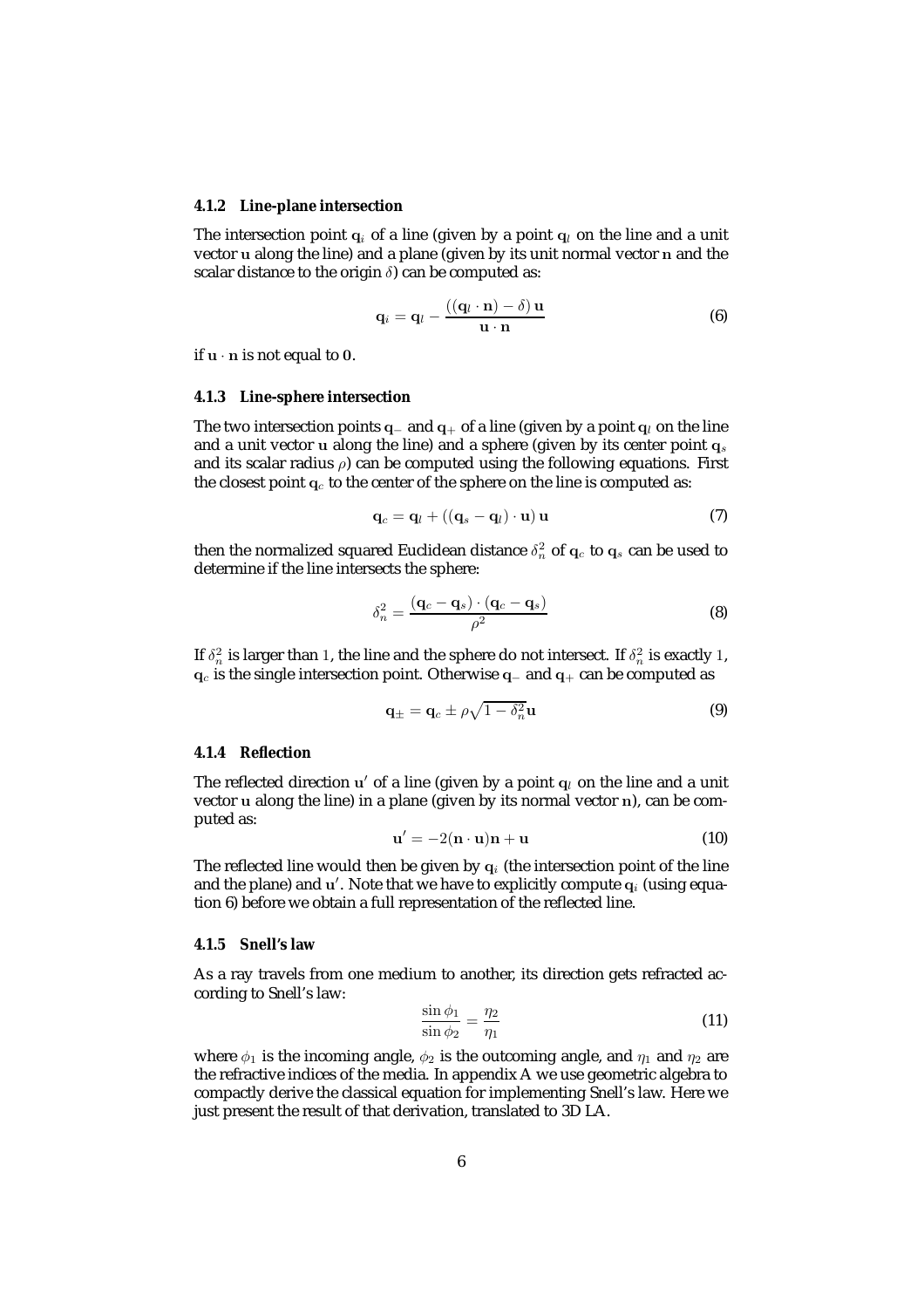The unit surface normal of the (tangent-) plane separating the media is given by **n**. The unit direction of the line is given by **u**. We define  $\eta = \frac{\eta_2}{\eta_1}$ , the refractive index of medium 2 relative to medium 1. This is all we need to compute the refracted direction of the line:

$$
\mathbf{u}' = \left(\text{sign}\left(\mathbf{n} \cdot \mathbf{u}\right) \sqrt{1 - \eta^2 + \left(\mathbf{n} \cdot \mathbf{u}\right)^2 \eta^2} - \left(\mathbf{n} \cdot \mathbf{u}\right) \eta\right) \mathbf{n} + \eta \mathbf{u} \tag{12}
$$

### **4.2 3D geometric algebra**

3D geometric algebra is an extension of 3D linear algebra [1a] [1b]. It has an operation to span subspaces through the origin: the *outer product* ([1a], pg. 25) denoted by the ∧ symbol. Such subspaces or *blades* ([1a], pg. 25) are then basic elements of computation. In 3D GA, we interpret the *bivectors* or 2-blades (of the form  $a \wedge b$ ) as oriented, directed planes through the origin. We use bivectors instead of normal vectors, because they encode the same information but behave much better under linear transformations. We can naturally extend the inner product (denoted by the · symbol) to blades, and this is useful for projection and metric relationships.

GA also has a *geometric product* ([1a], pg. 27), denoted by a half space symbol, as in **a b**. The geometric product permits multiplication and *division* ([1a], pg. 30) by vectors and subspaces. The ratio of two vectors forms a *rotor* ([1b], pp. 58-60), which can be used as a rotation operator. In fact, it has the same properties as a quaternion, but within the context of geometric algebra it is a real operator that can moreover be used to rotate subspaces of any grade. Alternatively, a rotor can be constructed as the exponential of the bivector representing the rotation plane and angle.

Besides the various products, we also use addition, subtraction and inversion. The *dual* operator ([1b], pp. 60-61), denoted by a superscript <sup>∗</sup>, returns the dual of any blade, i.e. the orthogonal complement in 3D space. All of these construction naturally extend to  $n$ -dimensional vector spaces.

A 'general number' or *multivector* in 3D GA can be represented by 8 coordinates relative to an 8-dimensional basis: 1 coordinate for scalars, 3 coordinates for vectors, 3 coordinates for bivectors and 1 coordinate for trivectors (3-blades, interpreted as volume elements).

#### **4.2.1 Rotation/translation**

Rotation of a vector about an axis through the origin is done like this in 3D GA:

$$
\mathbf{v}' = \mathbf{R} \mathbf{v} \mathbf{R}^{-1} \tag{13}
$$

The vector is *sandwiched* between the rotor **R** and its inverse **R**−<sup>1</sup>. **R** is created as  $\mathbf{R} = \exp\left(-\frac{1}{2}\phi\mathbf{b}\right) = \cos\frac{1}{2}\phi - \mathbf{b}\sin\frac{1}{2}\phi$ , where  $\phi$  is the angle of rotation and **b** the unit bivector denoting the plane of rotation. Such an **R** is normalized. This implies that **R**−<sup>1</sup> is equal to **R**∼,the reverse of **R** ([1a], pg. 30). The reverse can be computed efficiently by sign flipping part of the coordinates of **R**.

Sandwiching operations like  $\mathbf{R} \mathbf{v} \mathbf{R}^{-1}$  are common in GA. They are typically used to apply objects like rotors to blades. Once you replace rotation matrix multiplication by this rotor sandwiching operation, points (represented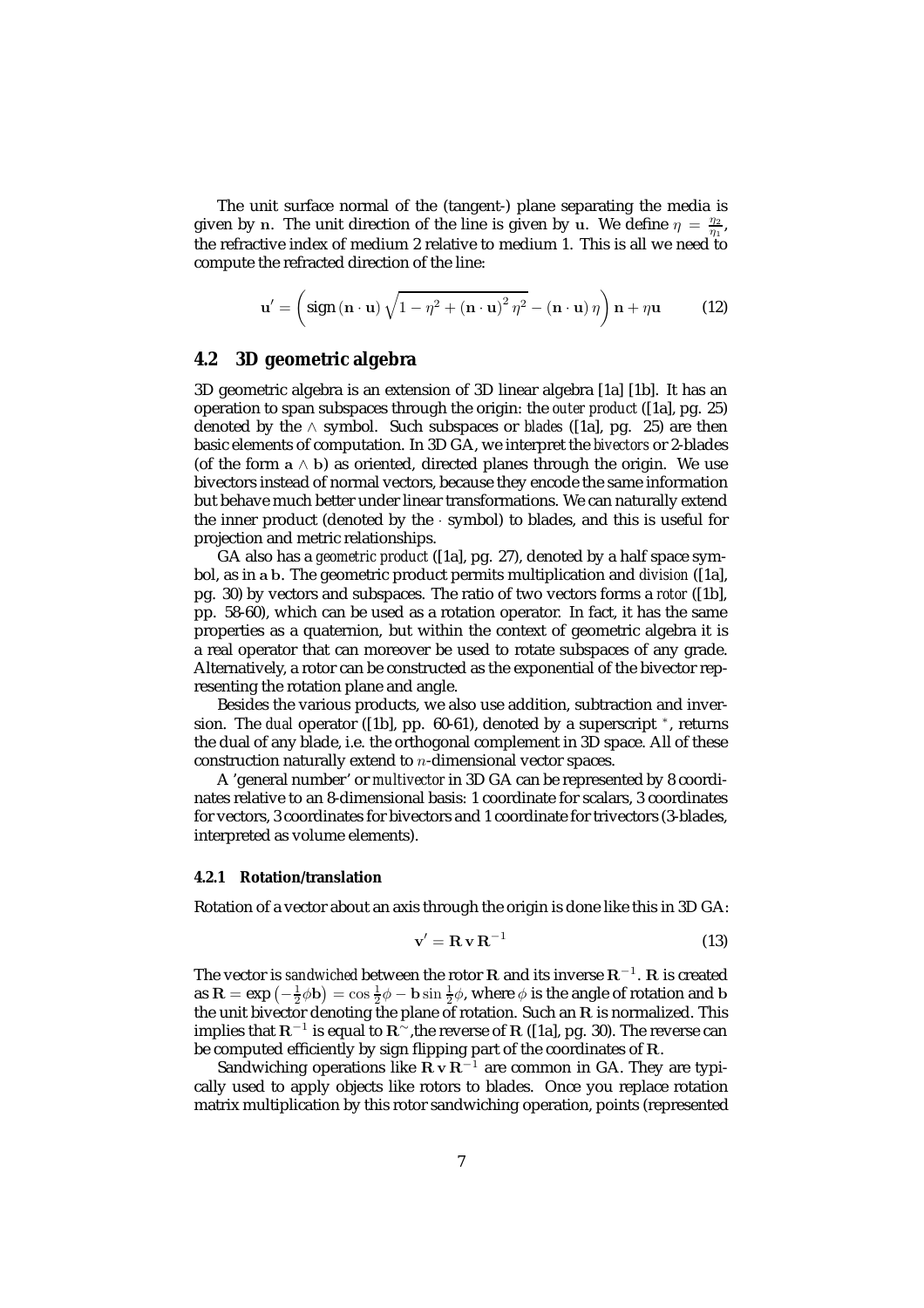by a vector **q** from the origin to the point) and lines (represented by a point **q**<sup>l</sup> and a direction **u**) are transformed the same way in 3D GA as they are in 3D LA

A plane is now given by its bivector **b** and its scalar distance to the origin δ. It is rotated/translated as follows:

$$
\mathbf{b}' = \mathbf{R} \mathbf{b} \mathbf{R}^{-1} \tag{14}
$$

$$
\delta' = \delta + (\mathbf{t} \wedge \mathbf{b}')^* \tag{15}
$$

 $(\mathbf{t} \wedge \mathbf{b}')^*$  is equal to  $\mathbf{t} \cdot (\mathbf{b}'^*),$  but slightly more efficient.

#### **4.2.2 Line-plane intersection**

The intersection point  $q_i$  of a line (given by a point  $q_l$  on the line and a unit vector **u** along the line) and a plane (given by a unit bivector **b** and a scalar distance to the origin  $\delta$ ) can be computed as:

$$
\mathbf{q}_i = \mathbf{q}_l - \frac{((\mathbf{q}_l \wedge \mathbf{b})^* - \delta) \mathbf{u}}{(\mathbf{u} \wedge \mathbf{b})^*}
$$
(16)

if **<sup>u</sup>** <sup>∧</sup> **<sup>b</sup>** is not equal to **<sup>0</sup>**.

### **4.2.3 Line-sphere intersection**

Line-sphere intersection is handled entirely the same way in 3D GA as in 3D LA, except that the dot products are replaced by equivalent inner products.

#### **4.2.4 Reflection**

The reflected direction  $u'$  of a line (given by a point  $q_l$  on the line and a unit vector **u** along the line) in a plane (given by its unit bivector **b** and its distance to the origin  $\delta$ ), can be computed as:

$$
\mathbf{u}' = -\mathbf{b}\,\mathbf{u}\,\mathbf{b}^{-1} = \mathbf{b}\,\mathbf{u}\,\mathbf{b} \tag{17}
$$

As with rotation, we see that **u** is sandwiched between the two **b**'s. The reflected line would be given by  $q_i$  (the intersection point of the line and the plane) and **u** . Note that we have to explicitly compute **q**<sup>i</sup> before we obtain a full representation of the reflected line.

#### **4.2.5 Snell's law**

Snell's law is implemented the same way in the 3D GA model as in the 3D LA model. To implement Snell's law in the 3D GA model, we only have to set  $n = b^*$  (where **b** is the unit bivector of the plane), and implement the rest as in 3D LA equation 12.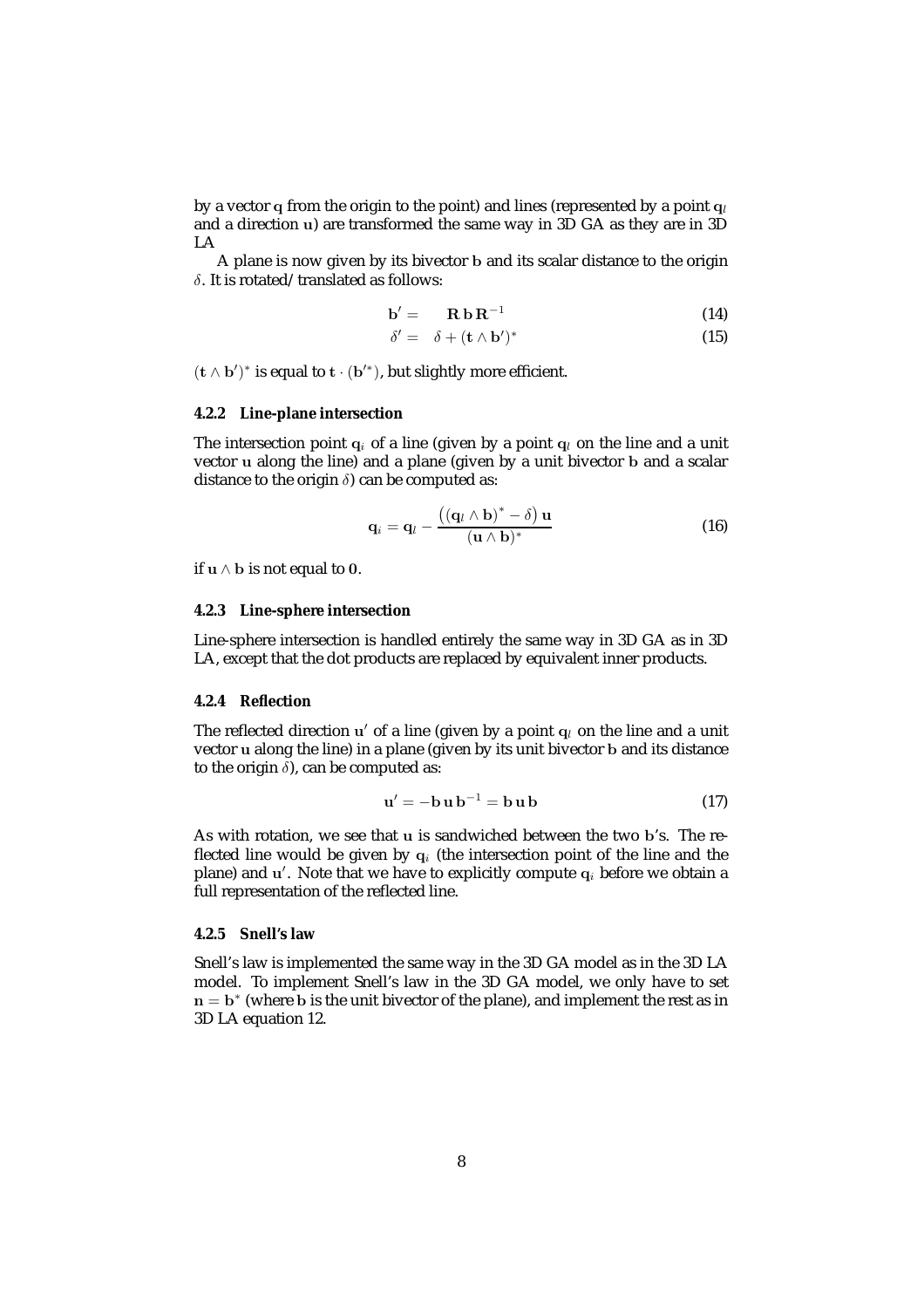### **4.3** 4D homogeneous coordinates, Plücker coordinates, 4D lin**ear algebra**

This model is the most incoherent of all models presented in this paper, though it is probably representative for what an advanced computer graphics programmer would use today. The model uses homogeneous coordinates, Plücker coordinates and  $4\times 4$  transformation matrices to implement part of an oriented projective geometry, such as described in [10].

In homogeneous coordinates an extra basis vector or axis is used, besides the standard **x**, **y** and **z** axis. This axis is usually called **w** and is used to get rid of the origin as a special point relative to which other primitives are described. It allows one to represent arbitrary affine subspaces (i.e. lines and planes floating in space) as elements of direct computation.

The 4D homogeneous coordinates of a point  $q$  are a 3-vector  $\vec{q}$  that points from the origin to the point, plus one extra coordinate, set to 1, that refers to the **w** axis. A point can thus be denoted  $q = (\vec{q} : 1)$ . The 4D homogeneous coordinates of an ordinary 3D vector are  $\mathbf{v} = (\vec{v} : 0)$ . The 4-vectors  $\mathbf{q} = (\alpha \vec{q} : \alpha)$ where  $\alpha$  is not 0 can be safely interpreted and used as points by introducing normalization:  $\mathbf{q}_n = (\vec{q} : 1)$ . This is also the natural place to start applying the Grassmann space interpretation of [7].

Plücker coordinates are the homogeneous coordinates of lines and planes and they can be useful for intersection and relative orientation computations. In the next section, we show that they are natural in the 4D GA context. Classically, they are rarely introduced geometrically, as a natural extension of homogeneous coordinates. Perhaps this is why they are used too little and are underappreciated.

The Plücker coordinates of a line 1 through two points  $q_1 = (\vec{q}_1 : 1)$  and  ${\bf q}_2 = (\vec{q}_2 : 1)$  are

$$
1 = (\vec{q}_1 - \vec{q}_2 : \vec{q}_1 \times \vec{q}_2) = (\vec{q}_1 - \vec{q}_2 : (\vec{q}_1 - \vec{q}_2) \times \vec{q}_1)
$$
\n(18)

So six coordinates, that can be grouped into two 3-vectors, represent a line as illustrated in figure 3.

The Plücker coordinates of a plane are the normal vector  $\vec{n}$  of the plane and its scalar distance to the origin  $\delta$ :

$$
\mathbf{p} = [\vec{n} : \delta] \tag{19}
$$

We use square brackets to distinguish between the Plücker coordinates of points and planes.

Geometric computations in this model are made using matrix vector multiplication, addition and subtraction of various objects, scalar multiplication, 3D vector dot and cross product and special 'Plücker products'. To do the Plücker products we often have to take the coordinates apart into scalars and 3D vectors, perform some computations on them, and then reassemble them into a Plücker object again. When we multiply a  $4\times 4$  affine transformation matrix M with a 3-vector  $\vec{v}$ , this is shorthand for the  $\vec{v}'$ -part of  $(\vec{v}' : 0) = M(\vec{v} : 0)$ .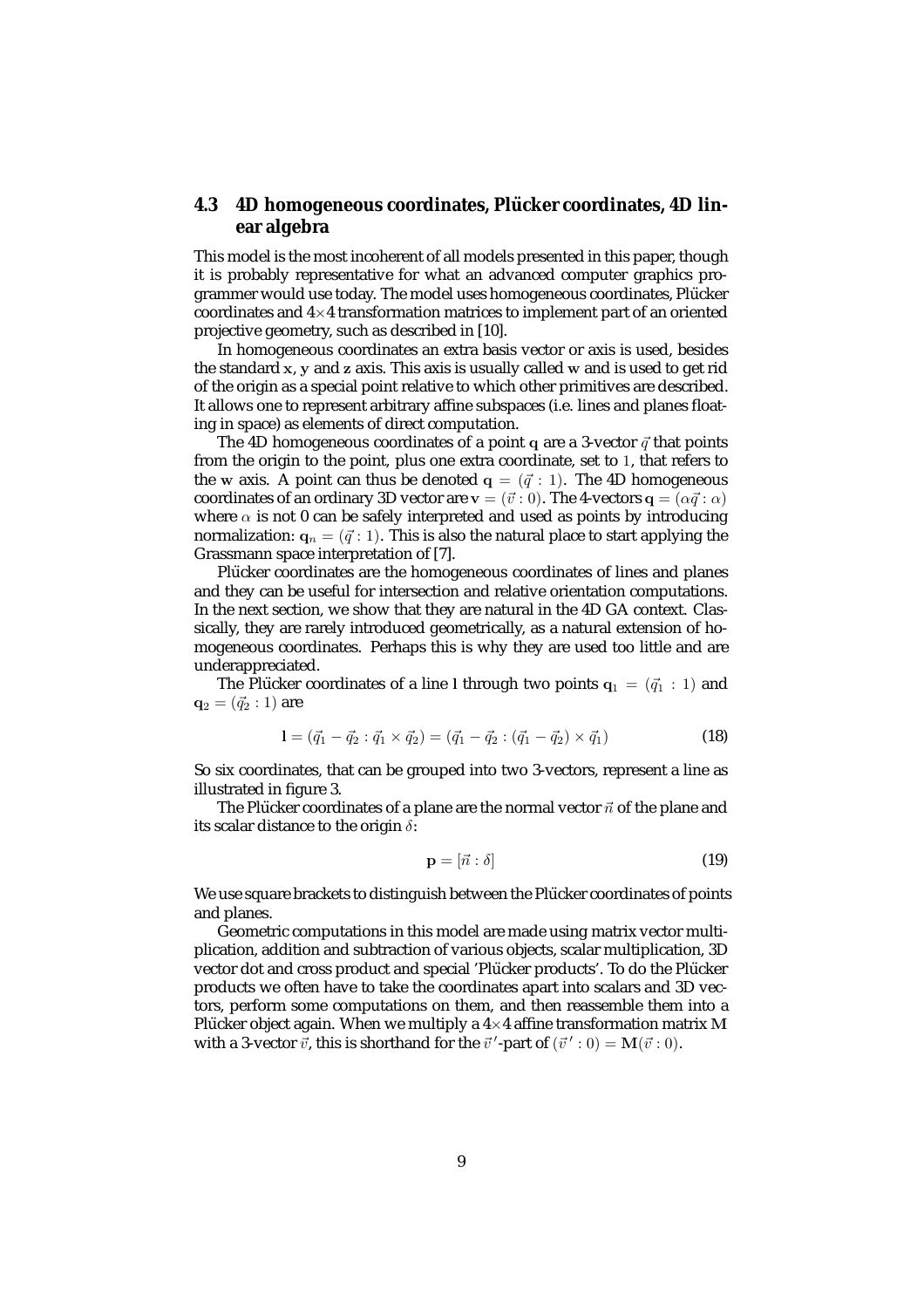#### **4.3.1 Rotation/translation**

A point  $q$  is rotated/translated through multiplying it by a  $4\times 4$  transformation matrix **M**:

$$
\mathbf{q}' = \mathbf{M}\mathbf{q} \tag{20}
$$

Such a simple product between the affine transformation matrix **M** and the Plücker coordinates of a line 1 does not exist. Although we could devise a new type of  $6\times 6$  affine transformation matrix, here we separate the line into a point and a direction, transform those, and reconstruct the line:

$$
1 = \qquad \qquad (\vec{u} : \vec{v}) \tag{21}
$$

$$
\mathbf{q}' = (\vec{q}' : 1) = \mathbf{M}(\vec{v} \times \vec{u} : 1)
$$
\n(22)

$$
l' = (M\vec{u} : M\vec{u} \times \vec{q}') \tag{23}
$$

A plane **p** can not be multiplied directly with a transformation matrix **M**, but it can be derived that if **M** contains only rotations and translation, then

$$
\mathbf{p}' = \mathbf{M}^{-T} \mathbf{p} \tag{24}
$$

produces the transformed plane  $(M^{-T})$  is the inverse of the transpose of M).

#### **4.3.2 Line-plane intersection**

Here we see the first good use of Plücker coordinates in our ray tracer. The intersection point **q** of a line  $\mathbf{l} = (\vec{u} : \vec{v})$  and a plane  $\mathbf{p} = [\vec{n} : \delta]$  is

$$
\mathbf{q} = \left(\frac{\vec{v} \times \vec{n} + \delta \vec{u}}{\vec{u} \cdot \vec{n}} : 1\right) \tag{25}
$$

In practice, equations like this one are implemented using the Plücker coordinates directly, without explicitly constructing the vectors  $\vec{n}$ ,  $\vec{u}$  and  $\vec{v}$ . For this purpose, special multiplication tables are available, such as in [10].

#### **4.3.3 Line-sphere intersection**

To compute the two intersection points **q**− and **q**+ of a line  $l = (\vec{u} : \vec{v})$  and a sphere (given by its center point  $q_s = (\vec{q}_s : 1)$  and its scalar radius  $\rho$ ), we proceed as in 3D linear algebra. Only the computation of the point  $q_c$  on the line closest to the center of the sphere is done differently: first **l** is translated over the vector  $\vec{t} = -\vec{q}_s$  such that the center of the sphere is at the origin. Then the point on **l** closest to the center of the sphere closest can be computed:

$$
\mathbf{l}_t = (\vec{u}_t : \vec{v}_t) = (\vec{u} : \vec{v} + \vec{u} \times \vec{t}) \tag{26}
$$

$$
\mathbf{q}_c = \left(\frac{\vec{v}_t \times \vec{u}_t}{|\vec{u}_t|} : 1\right) \tag{27}
$$

The rest of the computations are identical to those in the 3D LA model:

$$
\delta_n^2 = \frac{(\mathbf{q}_c - \mathbf{q}_s) \cdot (\mathbf{q}_c - \mathbf{q}_s)}{\rho^2} \tag{28}
$$

$$
\mathbf{q}_{\pm} = \mathbf{q}_c \pm \rho \sqrt{1 - \delta_n^2} \vec{u}_t \tag{29}
$$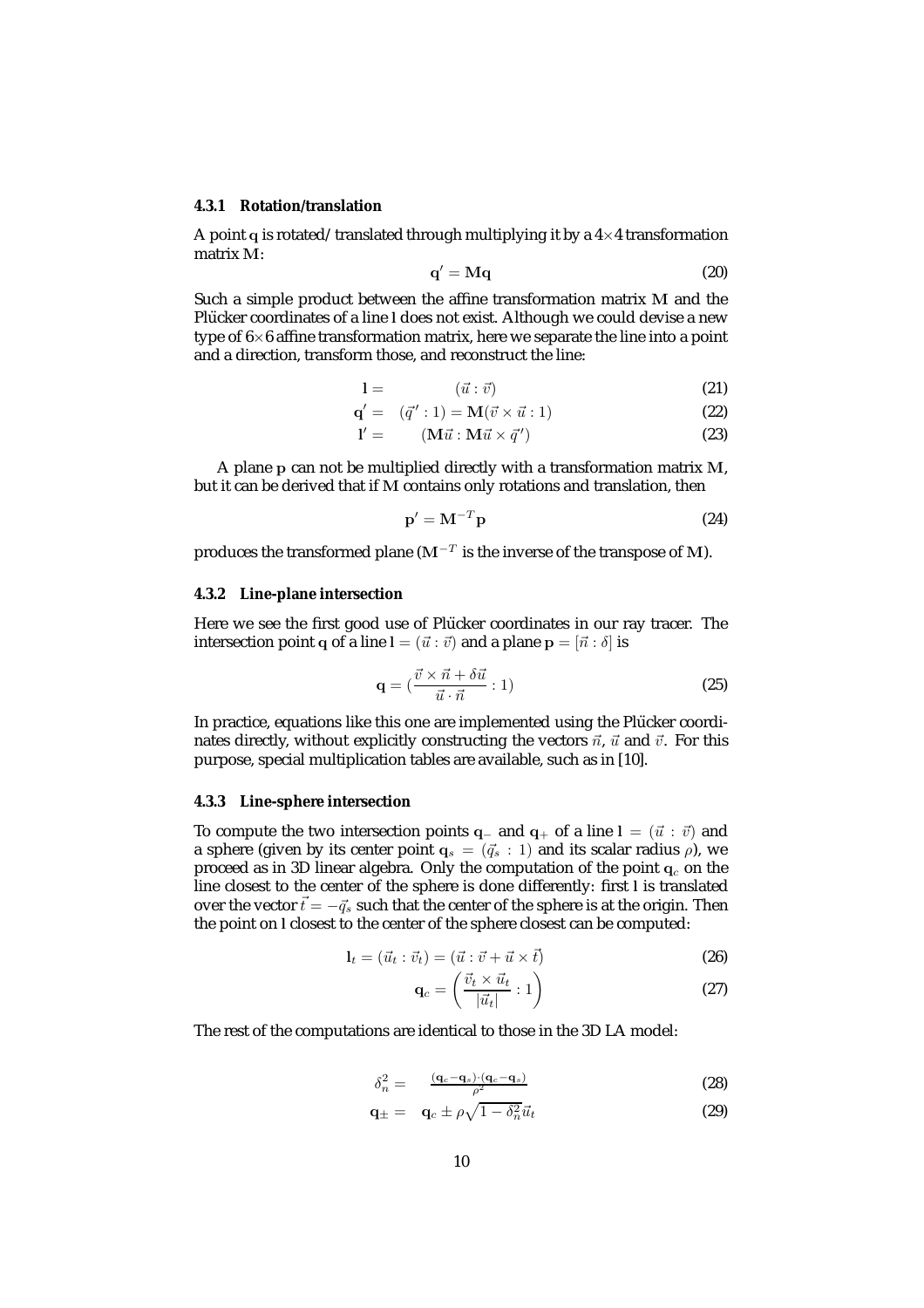

Figure 3: The Plücker coordinates of a line in 4D LA and 4D GA. A directed line 1 through two homogeneous points  $\mathbf{q}_1 = (\vec{q}_1 : 1)$  and  $\mathbf{q}_2 = (\vec{q}_2 : 1)$  can be fully described by its Plücker coordinates  $(\vec{q}_1 - \vec{q}_2 : \vec{q}_1 \times \vec{q}_2)$ . The vector  $\vec{q}_1 - \vec{q}_2$ gives the direction of the line. The vector  $\vec{q}_1 \times \vec{q}_2$  encodes both the distance of the line to the origin and the normal to the plane through the origin in which both  $\mathbf{q}_1$  and  $\mathbf{q}_2$  lie. In 4D GA, the single bivector  $\mathbf{q}_1 \wedge \mathbf{q}_2$  (illustrated by the grey area) describes the entire line.

#### **4.3.4 Reflection**

To reflect a line  $\mathbf{l} = (\vec{u} : \vec{v})$  in a plane  $\mathbf{p} = [\vec{n} : \delta]$ , we first reflect the direction  $\vec{u}$ of the line

$$
\vec{u}' = -2(\vec{n} \cdot \vec{u})\vec{n} + \vec{u}
$$
\n(30)

and then construct a new line from the intersection point **q** of **l** and **p**, and the reflected direction  $\vec{u}'$ . We have to explicitly compute  $q$  (using equation 25) before we obtain a full representation of the reflected line.

#### **4.3.5 Snell's law**

Snell's law is handled using the same technique we used to reflect a line: we take the line apart in an intersection point and a direction, then compute everything as we did in 3D LA, and construct a new line from those results.

#### **4.4 4D homogeneous model using geometric algebra**

In this section, we redo the previous section, this time using GA instead of LA. We call this the 4D homogeneous *model* as opposed to 4D homogeneous *coordinates* to denote that it naturally encompasses all geometric elements, not just points. ([1b] pp. 63-65) gives more details on the homogeneous model from a geometric algebra point of view.

Again we will use an extra basis vector representing the point at the origin. But, following convention, we call it  $e_0$  instead of w. As with any Euclidean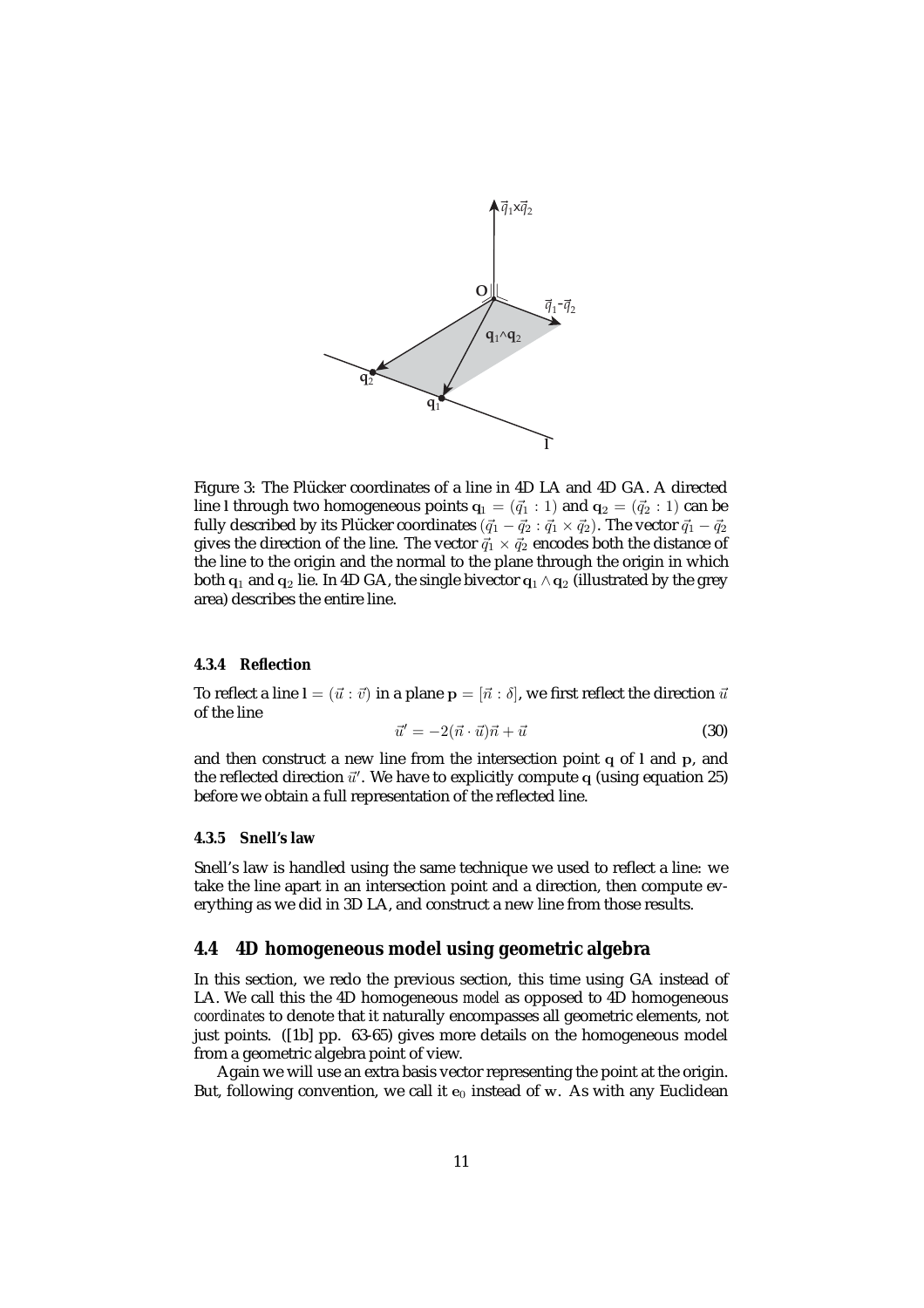unit vector,  $\mathbf{e}_0 \cdot \mathbf{e}_0 = 1$ . The x, y and z axis are called  $\mathbf{e}_1$ ,  $\mathbf{e}_2$  and  $\mathbf{e}_3$ . Points are defined as

$$
\mathbf{q} = \vec{q} + \mathbf{e}_0 \tag{31}
$$

where  $\vec{q}$  is a Euclidean 3D vector that points from the origin to  $q$ . 3D vectors by themselves are therefore represented by vectors with an  $e_0$  component of zero in the homogeneous model. 3D vectors can be added to points to produce translated points.

To construct a line 1 from two points  $q_1$  and  $q_2$ , we simply wedge them together forming a bivector:

$$
l = q_1 \wedge q_2 \tag{32}
$$

If we choose the appropriate bivector basis for our 4D GA, the 6 coordinates of **l** are exactly the Plücker coordinates of the line. See figure 3 for an illustration.

A plane **p** is constructed by wedging three points together (i.e. **q**1, **q**<sup>2</sup> and **q**3):

$$
\mathbf{p} = \mathbf{q}_1 \wedge \mathbf{q}_2 \wedge \mathbf{q}_3 \tag{33}
$$

Again, with the appropriate trivector basis, the 4 coordinates of trivector **p** are identical to the Plücker coordinates of the plane.

We often use that  $\mathbf{e}_0 \cdot \mathbf{l}$  and  $\mathbf{e}_0 \cdot \mathbf{p}$  retrieve the direction elements of a line or plane, resulting in a purely Euclidean vector or bivector.

A linear transformation  $f$  (such as rotation, translation and projection) on vectors can be naturally made to act on blades (i.e. lines and planes) by demanding

$$
f(\mathbf{a} \wedge \mathbf{b}) = f(\mathbf{a}) \wedge f(\mathbf{b})
$$
 (34)

for all vectors **a** and **b**. It is then called an *outermorphism*. If a transformation is an outermorphism, we can construct an outermorphism operator for it. The outermorphism operator is the matrix representation of the linear transformation. It can be used to transform any primitive (vector, point, line or plane). A  $4\times4$  matrix is used to transform points, a  $6\times6$  matrix for lines, and another  $4\times4$  matrix for planes. The  $4\times4$  matrix used to transform points and vectors is exactly the traditional  $4\times 4$  transformation matrix that is used in homogeneous coordinates. The construction of the outermorphism operator can be done naturally in GA, applying definition 34.

To do our geometric computations in this section, we use the standard set of GA products and operators as with 3D GA, plus the outermorphism operator.

#### **4.4.1 Rotation/translation**

*Any* primitive **x** can be rotated/translated applying outermorphism operator **M**:

$$
\mathbf{x}' = \mathbf{M}\mathbf{x} \tag{35}
$$

There is no need to split this operation into different cases (point, vector, line or plane) as in the 4D LA model. Outermorphisms automatically handle each case correctly.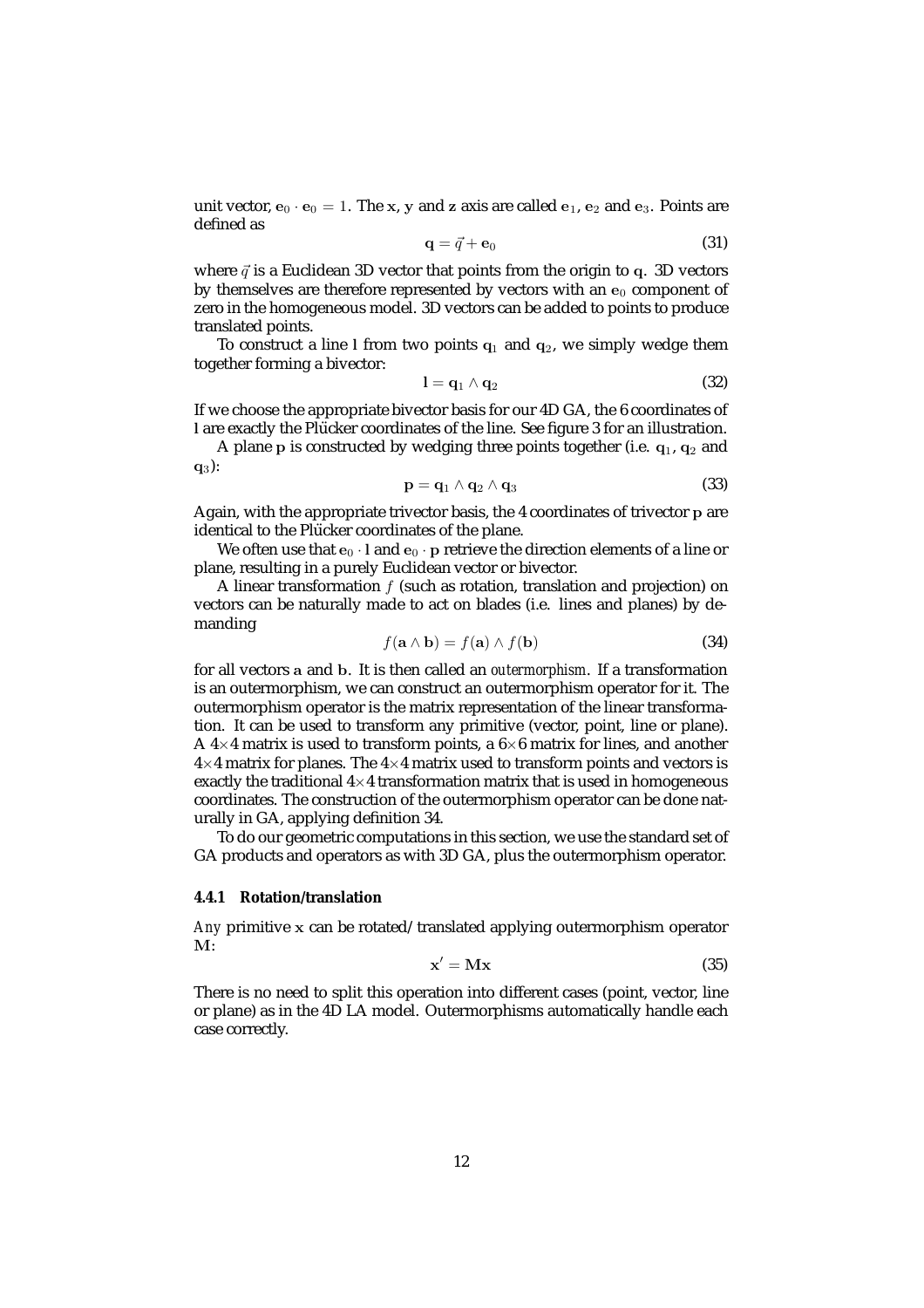#### **4.4.2 Line-plane intersection**

The intersection point **q** of a line **l** and a plane **p** is given by

$$
\mathbf{q} = \mathbf{p}^* \cdot \mathbf{l} \tag{36}
$$

This is the standard primitive intersection equation in the homogeneous model. For example, it can also be used to compute the intersection of two planes, or even of two lines, given that dual (\*) is computed with respect to the correct (sub-) space as detailed in ([1b], pg. 65). In general the point **q** will not be normalized; this can be enforced by dividing  $q$  by  $e_0 \cdot q$ .

#### **4.4.3 Line-sphere intersection**

As in the 4D LA model, we proceed by first computing the closest point  $q_c$ on the line l to the sphere (given by its center point  $q_s$  and its radius  $\rho$ ). We translate **l** over a vector  $\mathbf{t} = \mathbf{q}_s - \mathbf{e}_0$  (assuming  $\mathbf{q}_s$  is normalized) such that  $\mathbf{q}_s$ is at the origin.

$$
\mathbf{l}_t = \mathbf{l} - \mathbf{t} \wedge (\mathbf{e}_0 \cdot \mathbf{l}) \tag{37}
$$

Note that **t** is a Euclidean vector and that in the 4D LA model we used the notation  $\vec{t}$  for it. Here we use the *t* notation, since it is still a member of the algebra because it was retrieved algebraically from **q**s. We retrieve the point **q**<sup>c</sup> by projecting the origin onto the line and translating the result back to the original frame:

$$
\mathbf{q}_c = (\mathbf{e}_0 \cdot \mathbf{l}_t) \mathbf{l}_t^{-1} + \mathbf{t}
$$
 (38)

We can then proceed to compute the intersection points of the line and the sphere **q**<sup>+</sup> and **q**<sup>−</sup> as explained in the section on 3D LA:

$$
\delta_n^2 = \frac{(\mathbf{q}_c - \mathbf{q}_s) \cdot (\mathbf{q}_c - \mathbf{q}_s)}{\rho^2} \tag{39}
$$

$$
\mathbf{q}_{\pm} = \mathbf{q}_c \pm \rho \sqrt{1 - \delta_n^2} (\mathbf{e}_0 \cdot \mathbf{l}) \tag{40}
$$

#### **4.4.4 Reflection**

Unfortunately, the homogeneous model does not allow us to reflect an arbitrary line **l** in an arbitrary plane **p** directly in space. So we either have to convert the technique used in the section on 4D LA to 4D GA, or we can translate **l** and **<sup>p</sup>** over a vector <sup>−</sup>**<sup>t</sup>** such that their intersection point **<sup>q</sup>** is at the origin. If the intersection point is at the origin, we can compute the reflected line directly. Once we have done that, we translate the reflected line to where it should be:

$$
\mathbf{q} = \frac{\mathbf{p}^* \cdot \mathbf{l}}{\mathbf{e}_0 \cdot (\mathbf{p}^* \cdot \mathbf{l})} \tag{41}
$$

$$
\mathbf{t} = \mathbf{q} - \mathbf{e}_0 \tag{42}
$$

$$
\mathbf{l}_t = \mathbf{l} - \mathbf{t} \wedge (\mathbf{e}_0 \cdot \mathbf{l}) \tag{43}
$$

$$
\mathbf{p}_t = \mathbf{p} - \mathbf{t} \wedge (\mathbf{e}_0 \cdot \mathbf{p}) \tag{44}
$$

$$
\mathbf{l}' = \mathbf{p}_t \mathbf{l}_t \mathbf{p}_t \tag{45}
$$

$$
\mathbf{l}'_t = \mathbf{p}_t \, \mathbf{l}_t \, \mathbf{p}_t \tag{45}
$$

$$
l' = l'_t + \mathbf{t} \wedge (\mathbf{e}_0 \cdot l'_t) \tag{46}
$$

Note the simple equation we use to translate l,  $\mathbf{p}$  and  $\mathbf{l}'_t$  in equations 37, 43, 44 and 46. It works for points, lines and planes.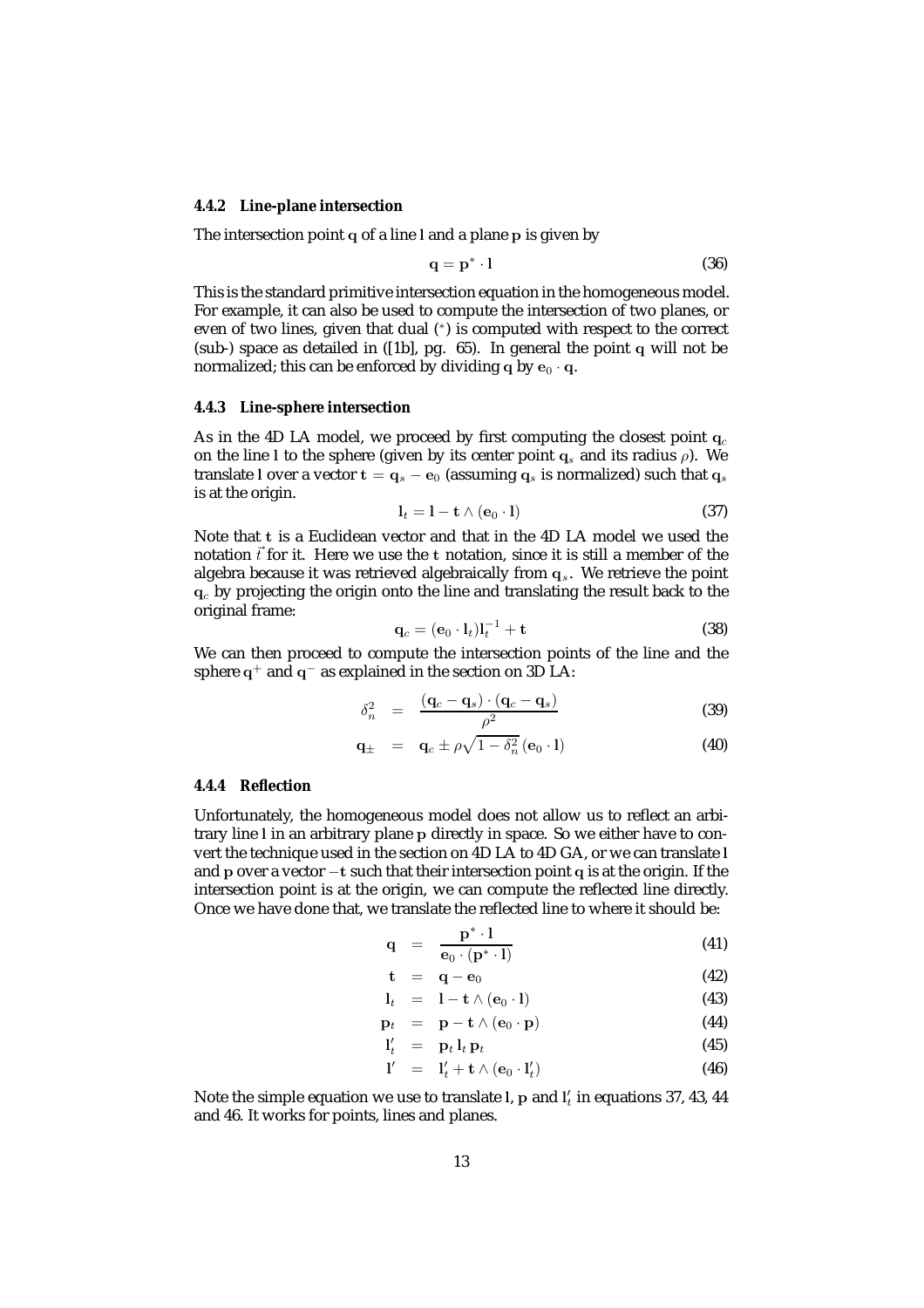#### **4.4.5 Snell's law**

The use of geometric algebra in the homogeneous model does not allows us to handle Snell's law more elegantly. So we still have to separate the incoming line 1 into its direction ( $\mathbf{u} = \mathbf{e}_0 \cdot \mathbf{l}$ ) and its intersection point with the plane **p**  $(q = p^* \cdot l)$ , refract the direction as we did in section 4.2.5 where we used 3D GA, and construct the new line.

### **4.5 5D conformal model using geometric algebra**

In the 5D conformal model [5] (which was called double homogeneous model in [1b]), two extra basis vectors are used, as opposed to one in the homogeneous model. One basis vector,  $e_0$ , is used to represent the point at the origin, and the other,  $e_{\infty}$ , is used to represent the point at infinity. These two basis vectors are reciprocal null vectors, which means:

$$
\mathbf{e}_0 \cdot \mathbf{e}_0 = \mathbf{e}_{\infty} \cdot \mathbf{e}_{\infty} = 0 \tag{47}
$$

$$
\mathbf{e}_0 \cdot \mathbf{e}_{\infty} = 1 \tag{48}
$$

Besides these two special basis vectors  $\mathbf{e}_0$  and  $\mathbf{e}_{\infty}$ , there are three ordinary basis vectors **e**1, **e**<sup>2</sup> and **e**<sup>3</sup> that are equivalent to the traditional **x**, **y** and **z** axis.

This may seem a weird basis for a model of 3D Euclidean geometry, but you will see everything turns out nicely. If we consider the role of the extra basis vectors informally, we can motivate them as doing some extra administration of properties of our geometric objects, such that we can do many important geometric computations more easily.

Points are constructed as

$$
\mathbf{q} = \vec{q} + \mathbf{e}_0 - \frac{1}{2} (\vec{q} \cdot \vec{q}) \mathbf{e}_{\infty}
$$
 (49)

where  $\vec{q}$  is a Euclidean 3D vector pointing from the origin to the location of the point **q**.

Once we have defined our points, we don't need the origin  $e_0$  anymore and can construct extended objects (including lines, planes, point pairs, circles and spheres) by wedging the appropriate points together. To construct an object, one simply wedges together the appropriate set of characteristic primitives that is required to specify the object. E.g. a line  $l$  through the points  $q_1$  and  $q_2$  is constructed as:

$$
l = q_1 \wedge q_2 \wedge e_{\infty} \tag{50}
$$

Note the difference with the 4D GA model (equation 32): here we must also wedge **<sup>e</sup>**∞. A plane can be constructed by wedging three points plus infinity. To construct a circle c through three points  $q_1$ ,  $q_2$  and  $q_3$  we construct the blade

$$
\mathbf{c} = \mathbf{q}_1 \wedge \mathbf{q}_2 \wedge \mathbf{q}_3 \tag{51}
$$

(so a line is actually a circle through infinity). If we now want to construct a sphere **s** that contains the circle **c** and a fourth point **q**4, we simply wedge them together

$$
\mathbf{s} = \mathbf{c} \wedge \mathbf{q}_4 = \mathbf{q}_1 \wedge \mathbf{q}_2 \wedge \mathbf{q}_3 \wedge \mathbf{q}_4 \tag{52}
$$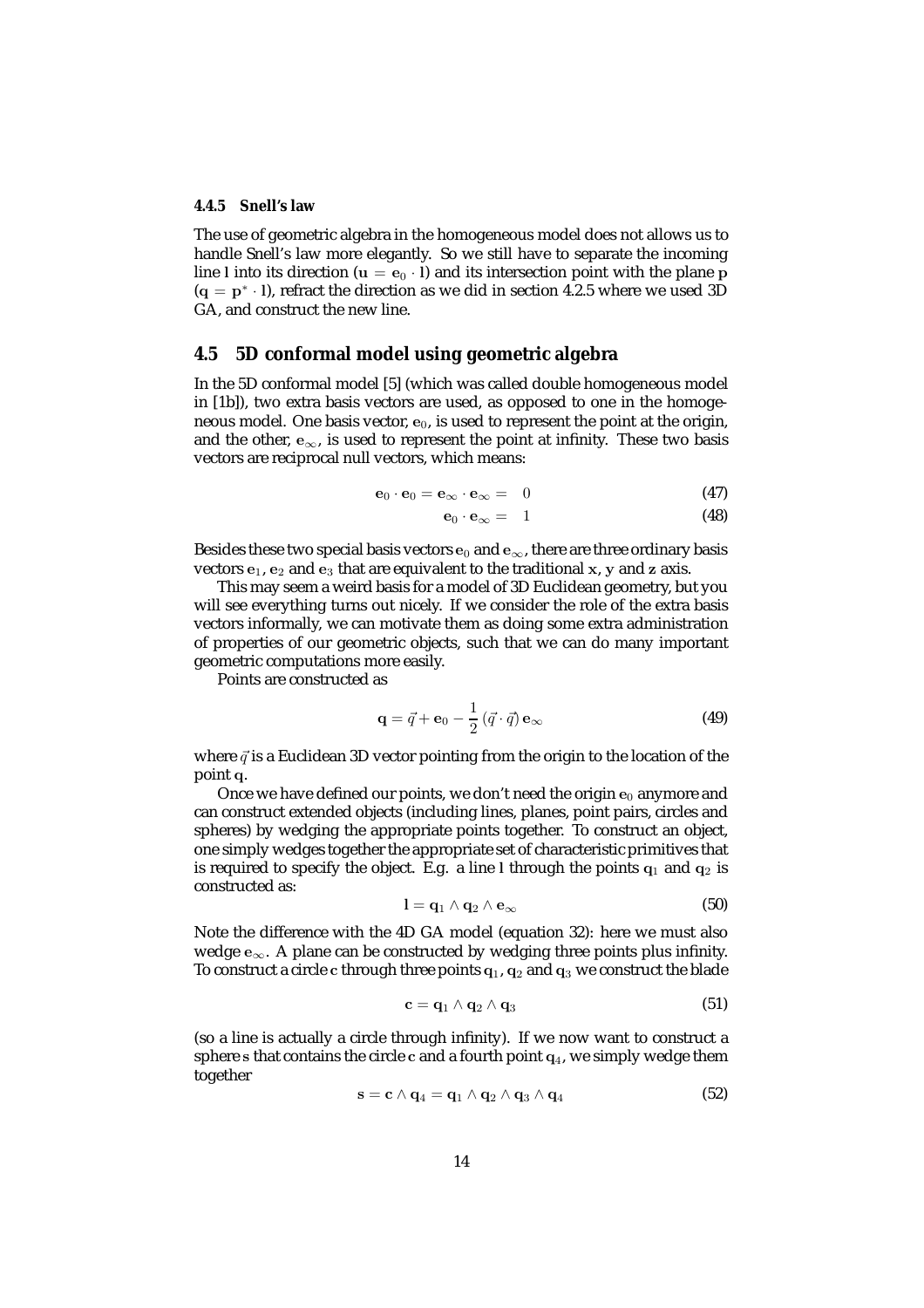It is easy, straightforward and general to construct these objects. Since the outer product is anti-symmetric, all objects are oriented. So the circle  $\mathbf{q}_1 \wedge \mathbf{q}_2 \wedge \mathbf{q}_3$  has the opposite orientation of **<sup>q</sup>**1∧**q**3∧**q**2, and the line **<sup>q</sup>**1∧**q**2∧**e**<sup>∞</sup> has the opposite direction of  $q_2 \wedge q_1 \wedge e_{\infty}$ .

Rotors, used to represent rotations, can be constructed as the geometric product of vectors, or as exponents of bivectors. Since we have a point at infinity, **<sup>e</sup>**∞, we can represent translations as 'rotations about infinity'. A translation over the vector  $\vec{t}$  is represented by a translator

$$
\mathbf{T} = \mathbf{1} + \frac{1}{2} \vec{t} \wedge \mathbf{e}_{\infty} = \mathbf{e}^{\frac{1}{2} \vec{t} \wedge \mathbf{e}_{\infty}}
$$
 (53)

This unites translations and rotations into a single versor representation. So if we first want to apply a translation represented by **T**, followed by a rotation represented by **R**, we compute the geometric product,  $V = R T$ . This V can then be applied to any object. This is different from the 4D LA and 4D GA models where translations and rotations can only be unified by using transformation matrices or the outermorphism operator.

#### **4.5.1 Rotation/translation**

As explained above, a sequence of rotations and translations can be represented by a single versor. Any primitive **x** can be translated and rotated at the same time by applying the appropriate versor **V**:

$$
\mathbf{x}' = \mathbf{V} \mathbf{x} \mathbf{V}^{-1} \tag{54}
$$

If translation and rotation are outermorphisms in 4D GA, then of course they are in 5D GA as well. So if we were to construct an outermorphism operator **M** from the versor **V**, we could use

$$
\mathbf{x}' = \mathbf{M}\mathbf{x} \tag{55}
$$

instead of equation 54.

#### **4.5.2 Line-plane intersection**

To compute the intersection point **f** of a line **l** and a plane **p**, we use the general equation for intersecting subspaces:

$$
\mathbf{f} = \mathbf{p}^* \cdot \mathbf{l} \tag{56}
$$

This construction (the inner product of one primitive and the dual of the other) can be used to compute the intersection of any pair of primitives. Even when the primitives do not intersect, the product will give a geometrically sensible answer that describes their *incidence* relationship.

Because the line and the plane intersect each other both at a point **q** and at infinity, **f** is a grade 2 object, a so-called *flat point*. This means that **f** is of the form

$$
\mathbf{f} = \mathbf{q} \wedge \mathbf{e}_{\infty} \tag{57}
$$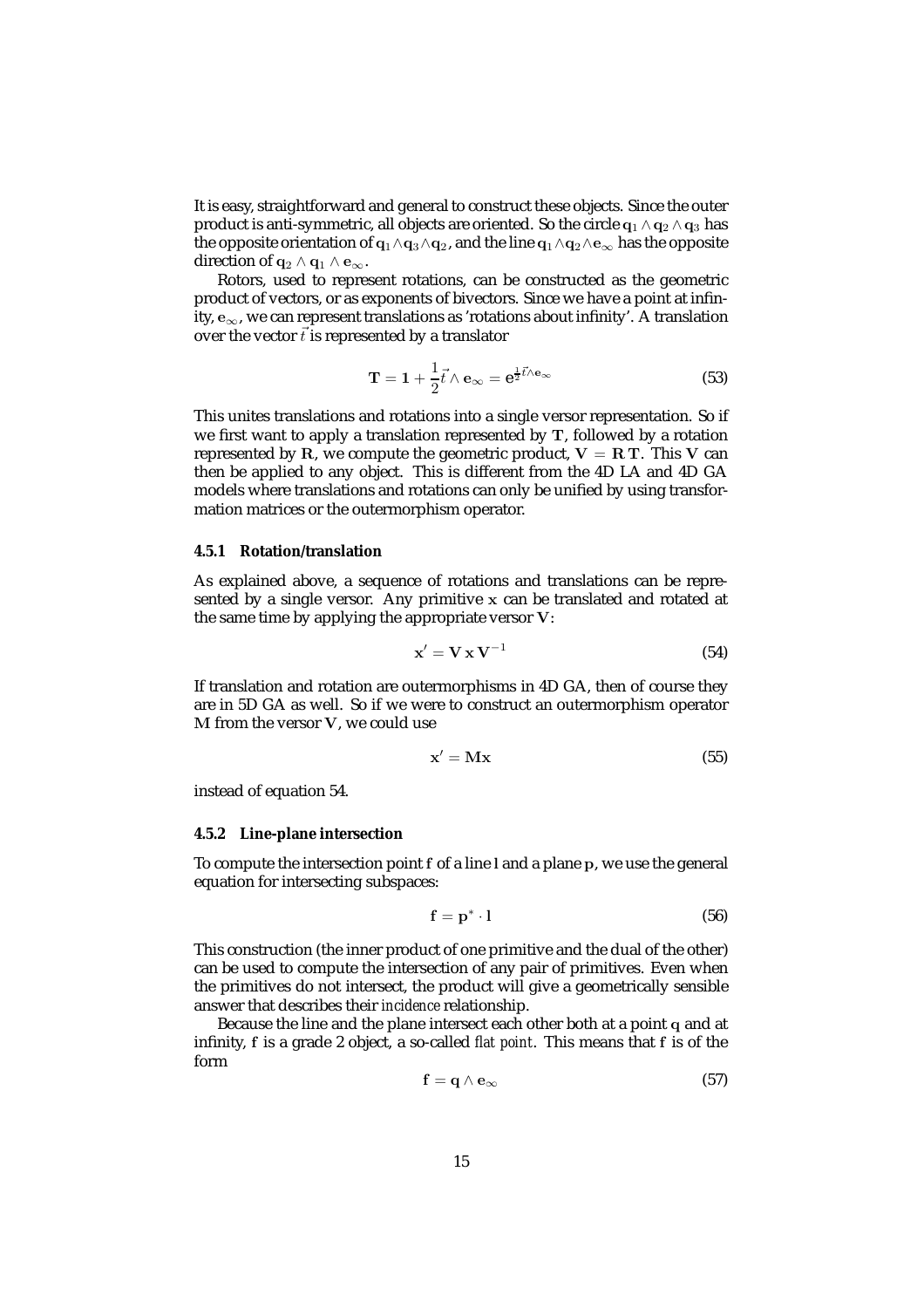Although it is often possible to continue computations directly with **f**, sometimes one would like to extract **q** from **f**. Formally we can use the following for that purpose:

$$
\mathbf{s}^* = \mathbf{e}_0 \cdot \mathbf{f} \tag{58}
$$

$$
\mathbf{q} = \mathbf{s}^* \mathbf{e}_{\infty} \mathbf{s}^{*^{-1}} \tag{59}
$$

$$
\mathbf{q}_n = \frac{\mathbf{q}}{\mathbf{e}_{\infty} \cdot \mathbf{q}} \tag{60}
$$

In equation 58, we first construct the dual of a sphere **s**<sup>∗</sup> with center point  $q$ , through an arbitrary point ( $e_0$  in this case). In equation 59, we reflect the point at infinity in the sphere to find its center point **q**. In the next equation we normalize the point. In our ray tracer implementation however, **q** is more efficiently extracted from **f** by manipulating coordinates directly.

#### **4.5.3 Line-sphere intersection**

A line **l** and a sphere **s** intersect each other in a point pair or *1D circle*. Computing this point pair **r** is similar to computing the intersection point of a line and a plane:

$$
\mathbf{r} = \mathbf{s}^* \cdot \mathbf{l} \tag{61}
$$

We can check to see if the line and the sphere actually intersect by computing the radius  $\rho^4$  of the 1D circle:

$$
\rho^4 = \frac{\mathbf{r} \cdot \mathbf{r}}{4} \tag{62}
$$

If  $\rho^4$  is positive, the line and the sphere intersect. If  $\rho^4$  is negative the line and the sphere don't intersect. If we need to, we can recover the two individual intersection points **<sup>q</sup>**<sup>−</sup> and **<sup>q</sup>**<sup>+</sup> from **<sup>r</sup>** <sup>=</sup> **<sup>q</sup>**<sup>−</sup> <sup>∧</sup> **<sup>q</sup>**<sup>+</sup> using this equation:

$$
\mathbf{q}_{\pm} = \frac{\pm \sqrt{\mathbf{r} \cdot \mathbf{r}} + \mathbf{r}}{\mathbf{e}_{\infty} \cdot \mathbf{r}} \tag{63}
$$

#### **4.5.4 Reflection**

Reflecting a line **l** in a plane **p** is done as follows:

$$
\mathbf{l}' = \mathbf{p} \mathbf{l} \, \mathbf{p}^{-1} \tag{64}
$$

This equation give us a direct answer even though **p** and **l** can be located anywhere in 3D space; we don't need to compute the intersection point of the line and the plane explicitly as we had to in the other models.

#### **4.5.5 Snell's law**

Implementing Snell's law is quite straightforward in the conformal model. Given a line 1, a plane  $p$ , and refractive index  $\eta$ , we first compute a 'normal' line  $l_n$ . This line  $l_n$  is orthogonal to p, and runs through the intersection point of **l** and **p**:

$$
l_n = \left(\frac{\mathbf{p}^* \cdot \mathbf{l}}{(\mathbf{e}_{\infty} \wedge \mathbf{e}_0) \cdot (\mathbf{p}^* \cdot \mathbf{l})} \cdot \mathbf{p}\right)^*
$$
(65)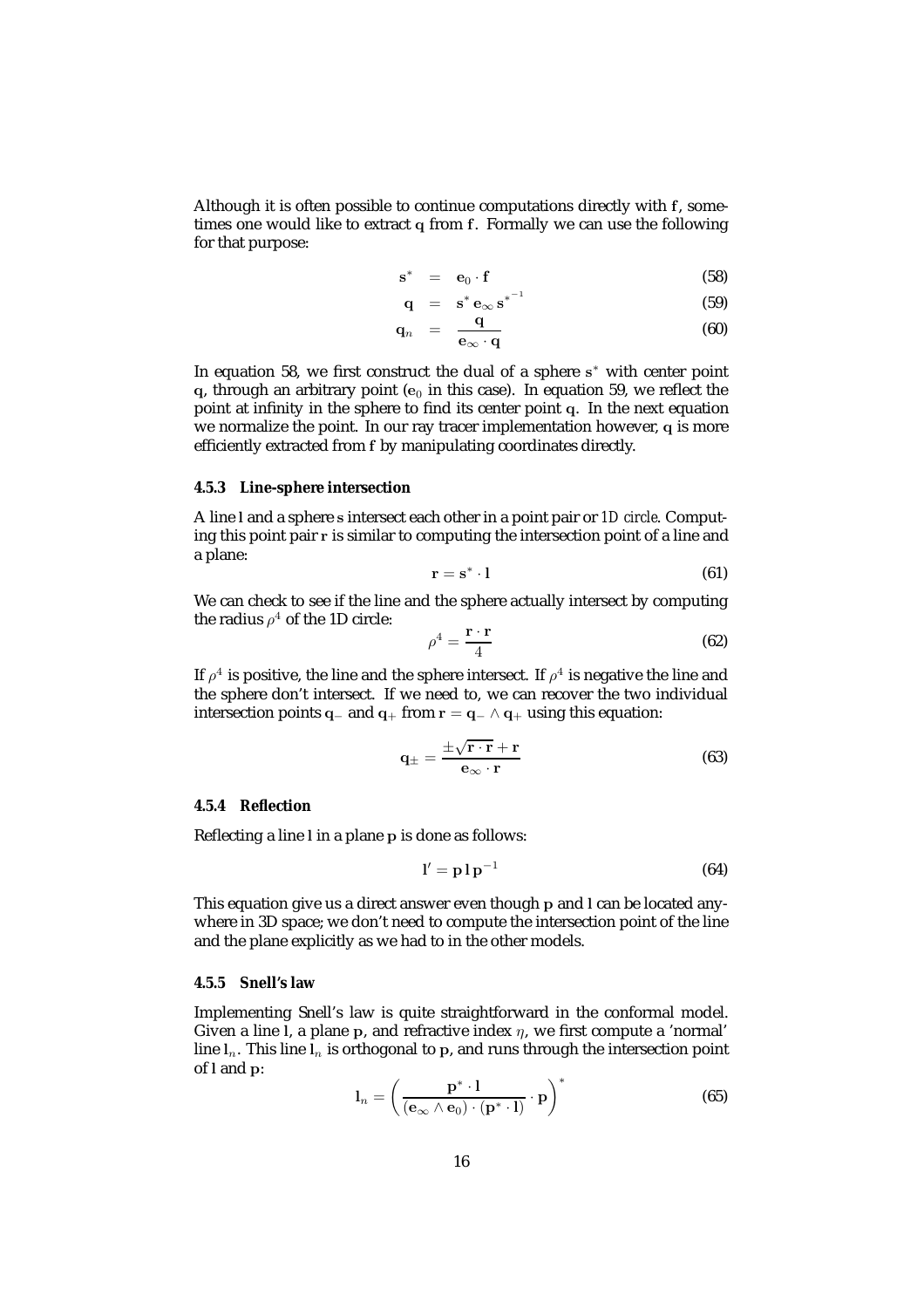The refracted line is then computed as follows:

$$
\mathbf{l}' = \left(\operatorname{sign}(\mathbf{l} \cdot \mathbf{l}_n) \sqrt{1 - \eta^2 + (\mathbf{l} \cdot \mathbf{l}_n)^2 \eta^2} - (\mathbf{l} \cdot \mathbf{l}_n) \eta\right) \mathbf{l}_n + \eta \mathbf{l} \tag{66}
$$

Compare this to equation 12, a similar formula that merely computes the *directional* aspect, while here we work directly with lines in space.

# **5 Implementation and Performance**

The ray tracers were implemented starting with the 5D GA model, simply because the authors were most curious about its performance. All other implementations were derived from that. We did not try to optimize any implementation to the extreme. Instead we applied equal effort to each implementation to attempt to make a fair comparison of their performance.

### **5.1 Linear algebra implementation**

The 3D and 4D linear algebra classes were implemented in an object oriented manner, taking efficiency into consideration. They do not use floating point SIMD instructions. Parts of the 4D Plücker coordinates code was taken directly from code generated by Gaigen, our own C++ GA package. But that code could just as easily have been copied from a textbook on projective geometry such as [10].

### **5.2 Geometric algebra implementation**

The models that use geometric algebra were implemented using our own Gaigen. To the best of the authors knowledge, Gaigen is the most efficient geometric algebra implementation that is currently publicly available (at [3]).

Gaigen  $[2]$  is a program that can generate optimized  $C_{++}$  implementations of specific geometric algebras according to the user's specifications. It is the authors' first attempt at implementing GA efficiently. GA seems so general that it is very hard to write a single efficient implementation (e.g. a C++ template class) that implements every specific  $GA^2$ . So what Gaigen can do is generate C++ source code for a specific GA for a specific application. Using Gaigen's user interface, the user specifies the properties of the GA required for the application at hand, and clicks a single button to generate the source code that implements that specific algebra. The properties of the algebra are things like name, dimensionality, signature, which products are required, which functions are required, optimizations, and how coordinates are stored.

Besides automatically generated code, another key idea behind Gaigen's efficiency is that it tracks the grade part usage of multivectors. Most objects we use in GA occupy only certain grade parts (a vector is always of grade 1, bivector is always of grade 2). Since grade part usage is known, Gaigen doesn't have to store the coordinates of 'empty' grade parts. This saves memory and

<sup>&</sup>lt;sup>2</sup> Although http://jaap.flipcode.com/ga reports about such a GA implementation, using a technique called meta programming. This implementation is more efficient than Gaigen, but at the time of writing it was not mature enough to use it for the ray tracer benchmarks.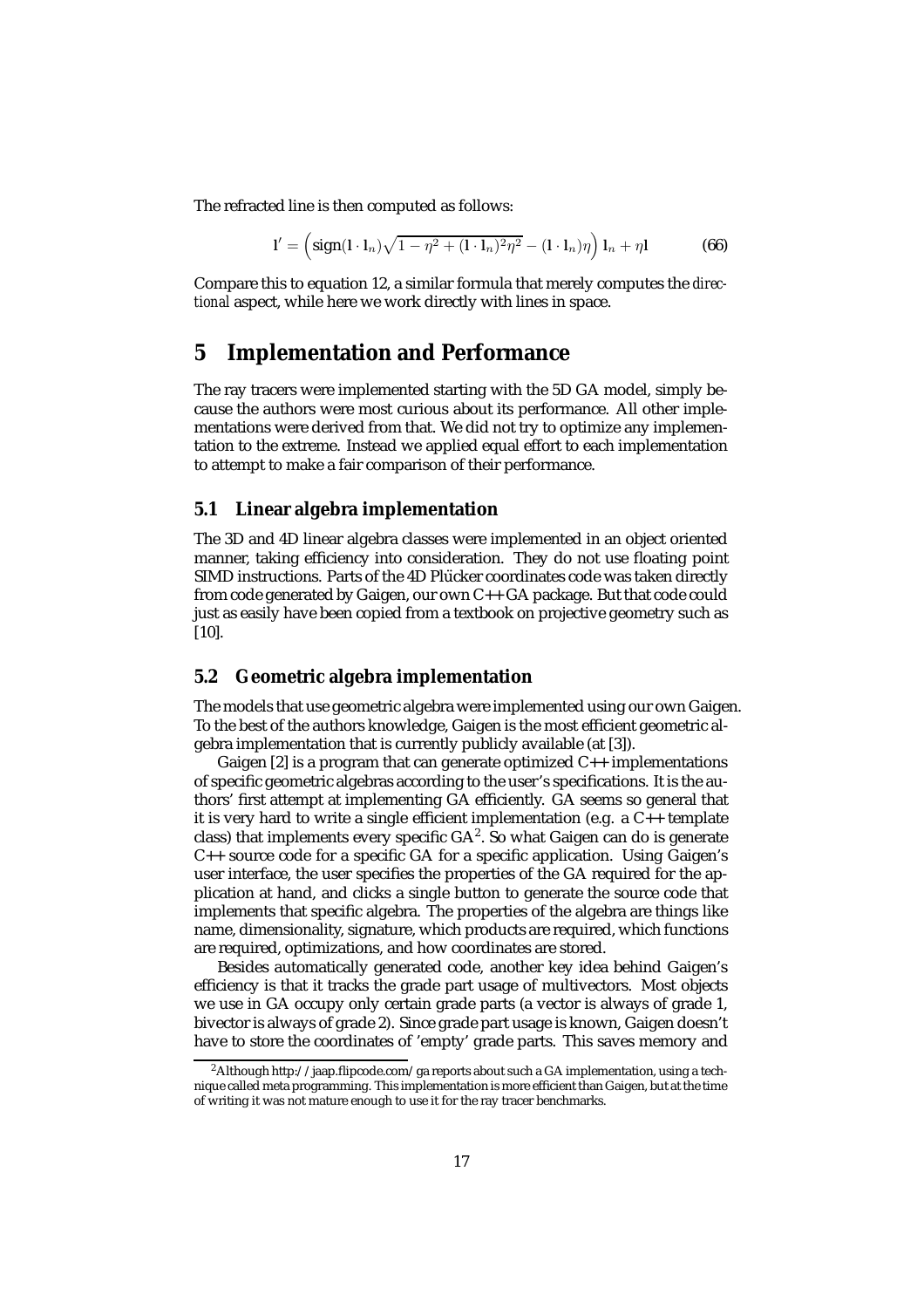computation time, because no time is spent multiplying and adding values which are equal to zero anyway.

For even more efficiency, Gaigen allows you to add optimizations for specific products of specific objects. Imagine that the inner product of a 3-blade and a 2-blade is used 50% of the time in your application, you simply tell Gaigen to implement that product efficiently and regenerate the source code. To assist you in this optimization process, Gaigen can profile the application at run time and report which products should be optimized. This report can be read back into Gaigen's UI for automatic optimizations.

### **5.3 Performance**

In figure 4 we present the benchmark results for each implementation of each model. There are two columns containing rendering times, one with and one without time spent on line-BSP intersection computations. This is because the full rendering time is dominated by computation of the intersection point of lines and polygonal models (stored in BSP trees). We wrote a ray tracer, because we wanted to benchmark a good mix of geometric computations. But it turned out that the application computes line-BSP tree intersections most of the time, which makes use of only a few types of geometric computations. Thus we decided to add an (optional) pre-processing phase to the ray tracer. For every pixel, it traces the spawned ray(s) through the scene, and stores partial information about it in a data structure. The partial information only states what face of what model every ray intersects first. The actual rendering phase uses this information, and thus we can measure the rendering time in isolation from the time spent on BSP computations. Being able to isolate the combinatorics of the intersection computations from the rest of the application, gets us two application benchmarks for the price of one. One application, the full ray tracing algorithm, spends its time mainly on line-BSP tree intersection tests. The other application performs a mix of all kinds of geometric computations.

As you can see in the table, there's quite a difference between the two sets of benchmarks. Thus you should interpret these benchmarks as an indication of the relative performance of the models. The precise performance figures will vary from implementation to implementation, from platform to platform, from algorithm to algorithm.

# **6 Discussion, conclusion and future work**

### **6.1 Discussion**

Let us start with the conformal model. It is the clear winner in the elegance contest. All geometric primitives are directly represented using elements of the algebra. All geometric computations have been reduced to very elementary equations. In section 4.5.3 we showed that the conformal model allows us to use circles and spheres as direct elements of computation and we expect that this will have many advantages in other applications. A slight blemish are the two less elementary equations 58 and 63, which are used to extract points from bivectors. It may turn out that methods will be found to avoid these computations most of the time, but this is still an open issue.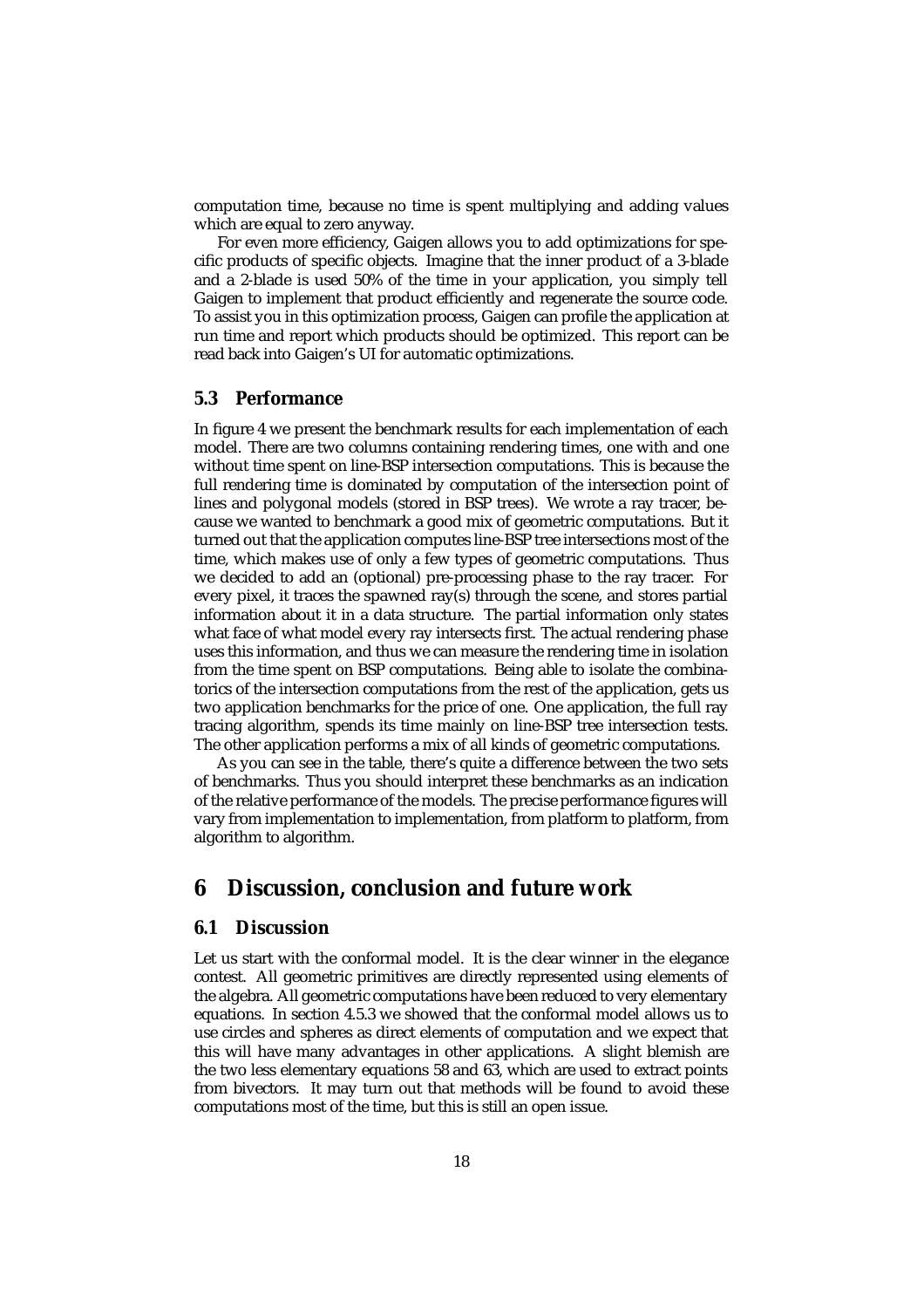| model | implementation | full rendering      | rendering time      | executable  | run time     |
|-------|----------------|---------------------|---------------------|-------------|--------------|
|       |                | time                | w.o. BSP            | size        | memory usage |
| 3D LA | standard       | $1.00\times(23.3s)$ | $1.00\times(0.99s)$ | 52KB        | 6.2MB        |
| 3D GA | Gaigen         | $2.56\times$        | $1.86\times$        | 64KB        | 6.7MB        |
| 4D LA | standard       | $1.05\times$        | $1.22\times$        | <b>56KB</b> | 6.4MB        |
| 4D GA | Gaigen         | $2.97\times$        | $2.62\times$        | 72KB        | 7.7MB        |
| 5D GA | Gaigen         | $5.71\times$        | $4.58\times$        | 100KB       | 9.9MB        |

Figure 4: Performance benchmarks run on a Pentium III 700 MHz notebook, with 256 MB memory, running Windows 2000. Programs were compiled using Visual C++ 6.0. All support libraries, such as fltk, libpng and libz were linked dynamically to get the executable size as small as possible. Run time memory usage was measured using the task manager.

Performance-wise, the conformal model is the big loser, being about  $5\times$ slower than the most efficient models, and about  $2 \times$  slower than the other GA methods. This is partly due to some areas where Gaigen can be improved, and partly due to the model itself, which in some cases simply uses more computations or coordinates to do the same thing. Still, we are representing 3D geometry in a 5D space, of which the geometric algebra requires a  $2^5 = 32$  dimensional basis. Linear operations in that space would be  $32 \times 32$  matrices that can also be performed in the 3D LA model using  $3 \times 3$  matrices. Compared to the expected loss of efficiency of  $\frac{32 \times 32}{13 \times 3} = 110 \times$ , achieving  $5 \times$  is not too bad. We are currently investigating methods to improve the performance of Gaigen in general and the conformal model specifically, which could be implemented in the next version of Gaigen. These include better data structures, coordinate usage tracking at the sub grade level and automatic simplicatication of expressions at the symbolical and coordinate levels. Single instruction multiple data (SIMD) instruction sets better fitted for the conformal model are also a possiblity, but it will probably be a while before general purpose CPUs are designed for doing geometric algebra efficiently.

By contrast, let us consider the most basic models, 3D LA and 3D GA. Judging by the equations alone, we see that in this particular application, 3D GA offers no great advantages over 3D LA. Sure, reflection equation 17 is nicer than 10, we can use and construct rotors (i.e. quaternions) more naturally, derive some equations more easily, but that's about it. However, some definite advantages will become obvious once one gets more familiar with GA. As discussed in [6], both the 3D LA and 4D LA models use the same vectors to represent a lot of different objects (directions, points, normal vectors, etc). The subtle differences in the way these vectors add and transform can lead to mysterious problems and hard to trace bugs. Switching to GA automatically resolves many of these problems. The grade mechanism of GA that allows for higher dimensional subspaces as direct elements of computation, lets us to make a distinction between objects that would otherwise appear the same, but act differently. A subjective advantage of GA that can not be uncovered by looking at the equations alone is the better understanding one might gain of geometry after learning GA. The authors benefited from this even while implementing the 3D LA and 4D LA models, for example in the derivation of equation 12 and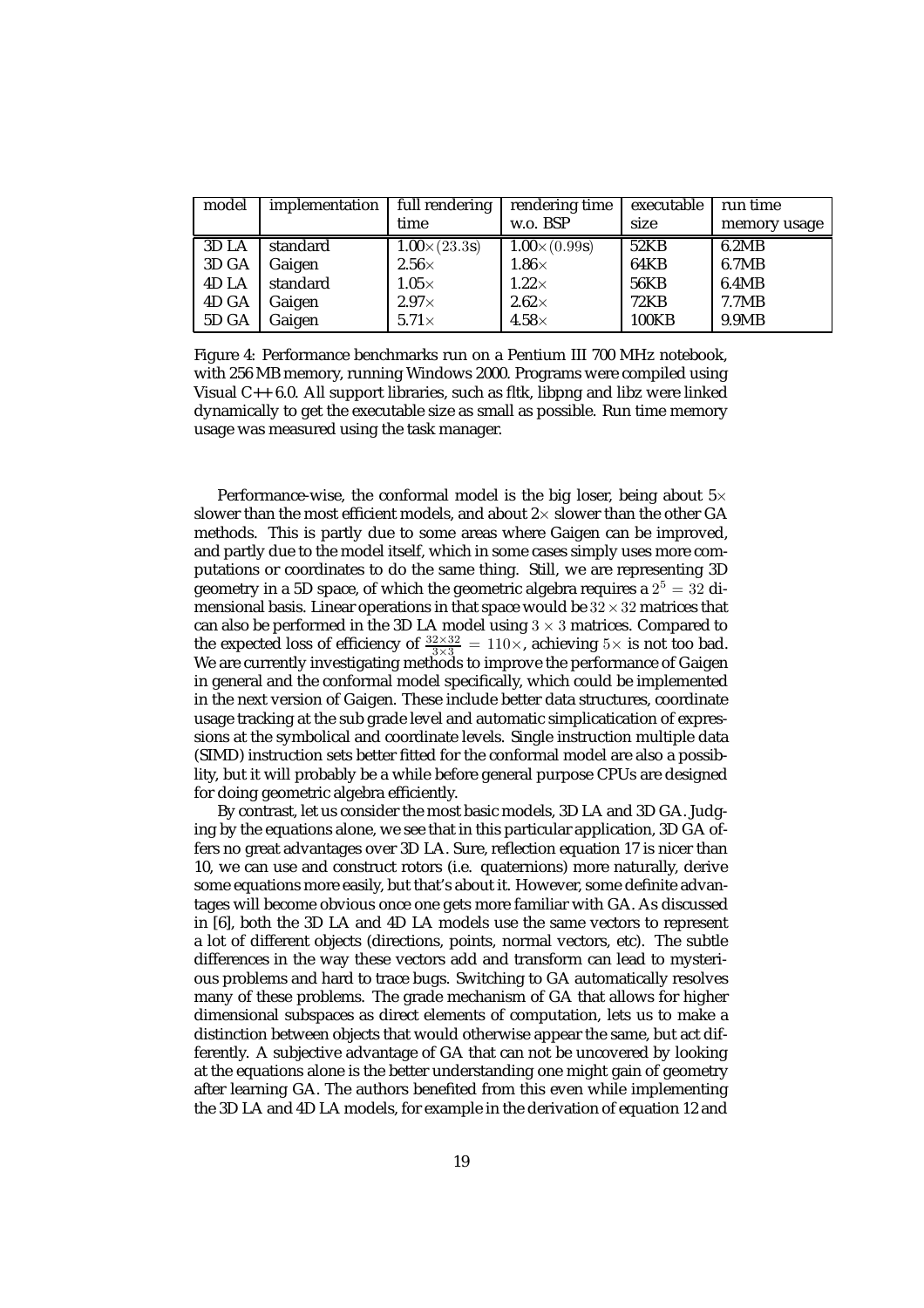the use of Plücker coordinates.

When we look at the performance of the 3D models, we see that the 3D GA model using Gaigen is currently about  $2\times$  slower than 3D LA. There is no fundamental reason why this should be so; virtually the same computations are made in both GA and LA in the 3D models. The main cause for the lower performance of GA is the Gaigen's soft typing of the geometric algebra objects at compile-time: all types of objects (scalars, vectors, bivectors, trivectors, rotors and so on) are represented by a single data type in Gaigen. When a product or operation has to be computed, Gaigen first checks the grade usage of the argument(s) and then acts accordingly. This conditional step between function call and actual computation is largely responsible for the drop in performance. Experimental benchmarks suggest a raw performance increase between  $5\times$  and  $10\times$  is possible when GA objects are strongly typed at compile time.

The increase of elegance due to using GA instead of LA in the 4D homogeneous model is most obvious in the construction of primitives, the use of the outermorphism for rotation/translation and the general intersection equation. Note that some of these improvements (like the outermorphism) could be used (and probably *are* used by some) in the 4D LA model. But due to the difficulty in understanding the 4D LA model such techniques are not as widespread as they should be. By studying GA one can add these techniques to the 4D LA model, in essence incorporating more of geometric algebra into the traditional model, which already contains elements that do not strictly belong there, like Plücker coordinates and quaternions. Unfortunately, due to deficiencies in the homogeneous model itself, other geometric computations, like reflection, are even more awkward to implement than in the 3D models. Most of these problems are resolved by the conformal model.

Performance of the 4D homogeneous model drops by a factor of about 3 due to Gaigen, but as said above, future GA implementations should reduce this to a small performance penalty, presumably less than  $1.5\times$ .

#### **6.2 Conclusion**

What can we conclude about this comparison? Mostly, that there is a sliding scale with performance on the one side and elegance on the other. For now, the traditional models (3D LA and 4D LA) remain most efficient and should be used in time critical applications.

For all other applications, like experiments, prototypes, one-time off-line tools and so on, we would like to recommend the elegant conformal model as the weapon of choice to tackle geometric problems. However, the conformal models isn't fully mature yet, although we don't expect this to take more than a couple of years. Currently there are no books, and few practical papers that describe the conformal model, but we and others are exploring the conformal model, theoretically, practically and educationally, to make it usable for the computer science community. So we recommend to study the conformal model now, keep an eye on developments, and possibly reap the benefits of that study in the near future.

In between these extremes of elegance and performance, the 3D and 4D GA models are useful for study, experimentation, improved insight into geometry, and implementation of more advanced geometric problems. Just because we saw no great improvement in elegance of the 3D model in this particular ray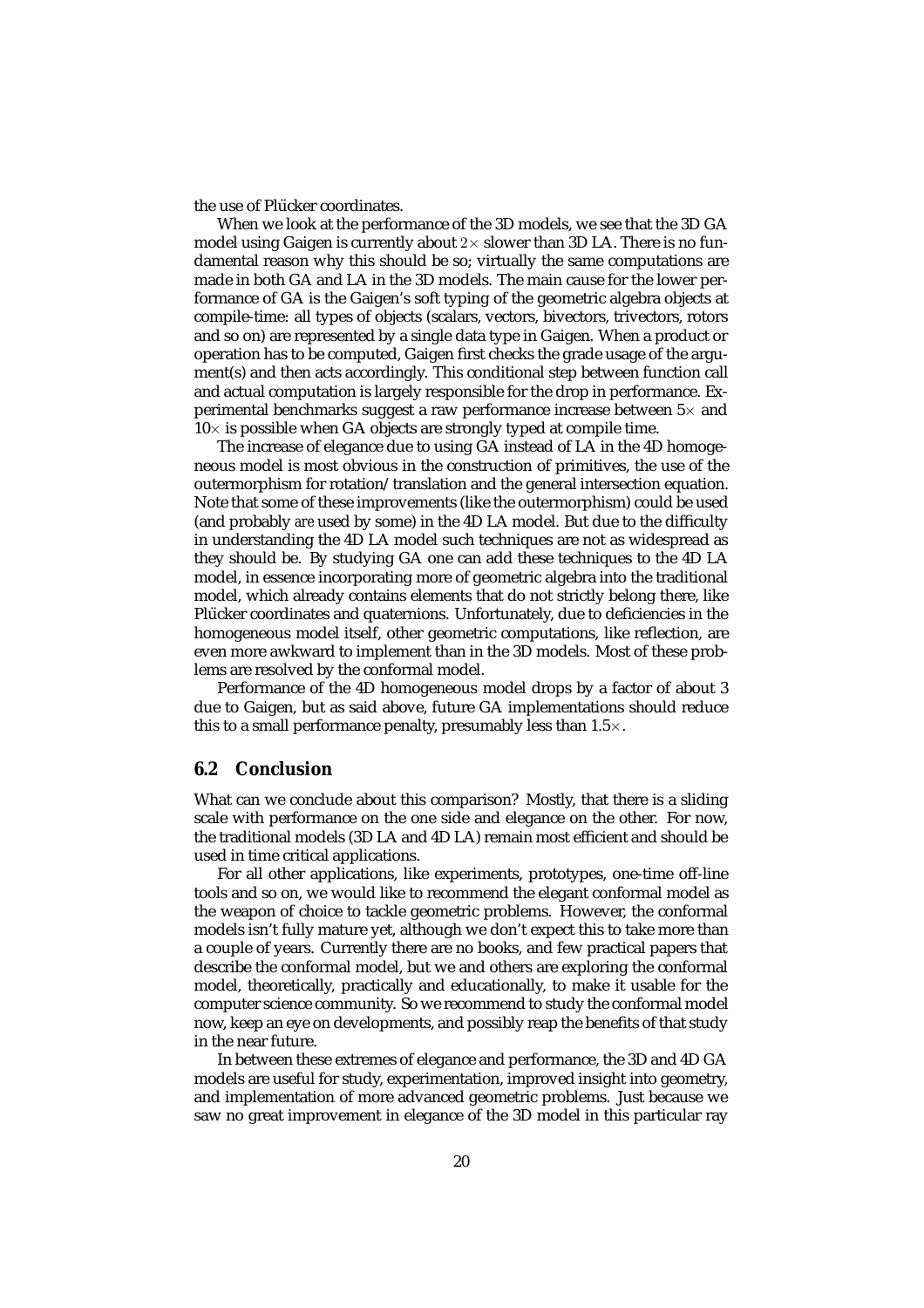tracing application, doesn't mean that other applications won't benefit from GA. The 4D GA model is especially useful in practice. It offers a more natural path towards understanding Plücker coordinates and projective geometry, and is a good source of new techniques and even code. In our implementation of the 4D LA model, we even directly copied code (fault free and automatically generated by Gaigen) from the 4D GA implementation to the 4D LA implementation. For application programmers, that may be the place of GA in their suite of techniques: to generate better LA code. But we expect that many will eventually program directly in GA.

# **7 Acknowledgements**

Our sincere thanks to Stephen Mann for many useful comments and suggestions.

# **References**

- [1a] L. Dorst and S. Mann. *Geometric algebra: a computation framework for geometrical application, Part 1.* IEEE Computer Graphics and Applications, Vol. 22, No. 3, pp 24-31, May/June 2002.
- [1b] S. Mann and L. Dorst. *Geometric algebra: a computation framework for geometrical application, Part 2.* IEEE Computer Graphics and Applications, Vol. 22, No. 4, pp 58-67, July/August 2002.
- [2] D. Fontijne, T. Bouma and L. Dorst. *Gaigen: a Geometric Algebra Implementation Generator.* Available at [3].
- [3] D. Fontijne. *Gaigen and ray tracer website.* http://www.science.uva.nl/∼fontijne/raytracer.
- [4] A. S. Glassner (editor). *An Introduction To Ray Tracing.* Academic Press, 1989.
- [5] D. Hestenes, H. Li, A. Rockwood. *A Unified Algebraic Framework for Classical Geometry.* In: G. Sommer (ed.), Geometric Computing with Clifford Algebra, Springer, Berlin, (1999). Also available from http://modelingnts.la.asu.edu/html/UAFCG.html.
- [6] R. Goldman. *Illicit Expressions in Vector Algebra.* ACM Transactions on Graphics, Vol. 4, No. 3, July 1985.
- [7] R. Goldman. *On the Algebraic and Geometric Foundations of Computer Graphics.* ACM Transaction of Graphics, Vol. 21, No.1, January 2002
- [8] S. Mann, N. Litke, T. DeRose. *A Coordinate Free Geometry ADT.* University of Waterloo, Research Report CS-97-15.
- [9] T. DeRose. *Coordinate-free geometric programming.* Technical Report 89-09-16, University of Washington, Department of Computer Science, Seattle, WA 98195 USA, September 1989.
- [10] J. Stolfi. *Oriented Projective Geometry.* 1991, Academic Press.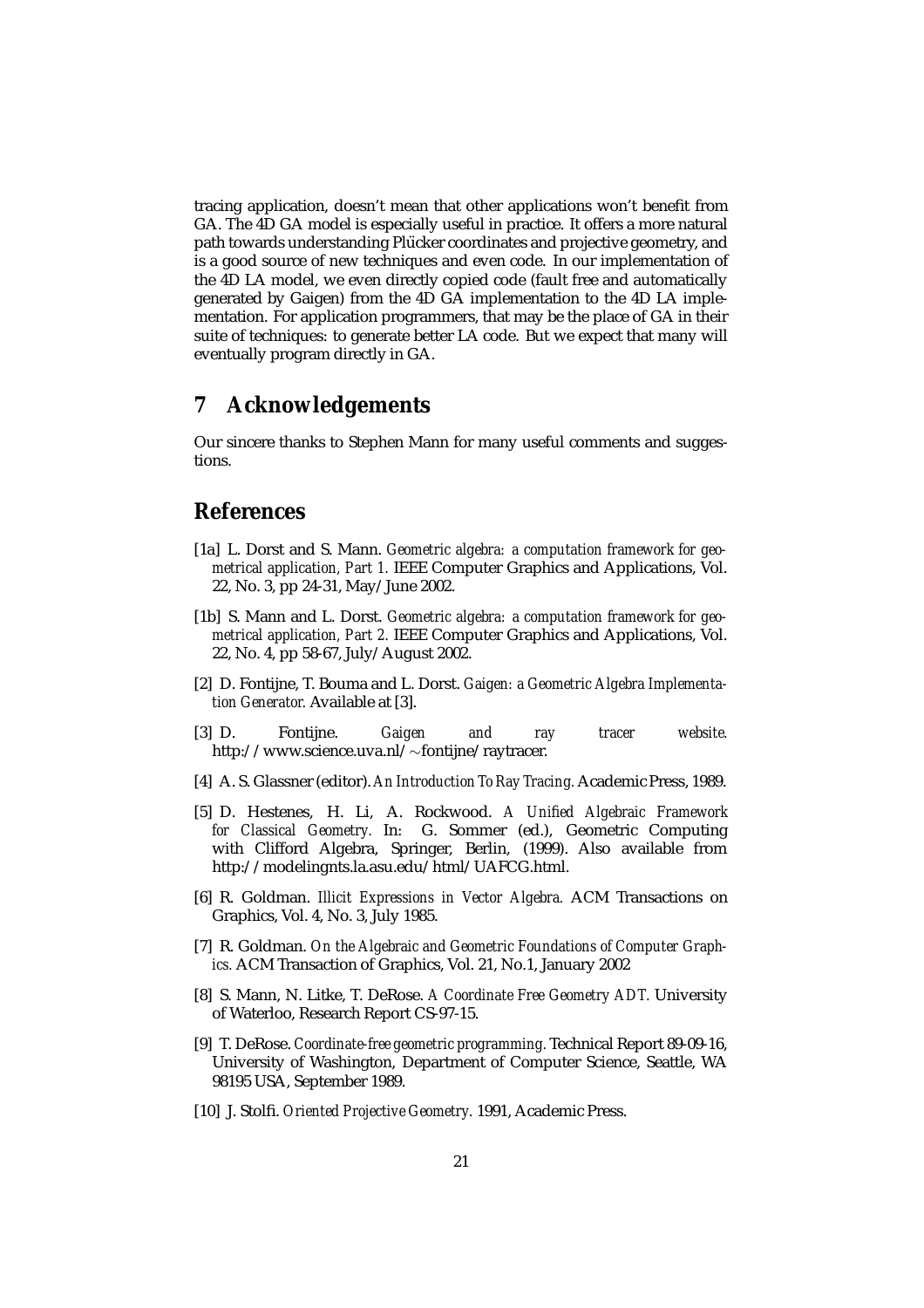# **A Derivation of 3D GA refraction equation**

As promised, here we use 3D GA to derive equation 12. The interested reader might compare this with [4], which contains 2 two 3D LA derivations of the same equation. **u** is the direction of the incoming ray, **n** is the dual of the bivector **p** representing the plane, i.e. the normal vector.  $\eta = \frac{\eta_1}{\eta_2}$  is a constant depending on the speed of light in both media. We want to compute **u** , the direction of the outgoing ray. In 3D GA, Snell's law can be fully specified by this set of equations:

$$
\mathbf{u}' \wedge \mathbf{n} = \eta \mathbf{u} \wedge \mathbf{n} \tag{67}
$$

$$
\mathbf{u}'^2 = \mathbf{u}^2 \tag{68}
$$

$$
sign(\mathbf{u}' \cdot \mathbf{n}) = sign(\mathbf{u} \cdot \mathbf{n}) \tag{69}
$$

Equation 67 states that **u**, **u** and **n** must all lie in the same plane, while the *sizes* of both bivectors are related by the constant  $\eta$ . Equation 68 simply states that the lengths of **u'** and **u** must be equal, while equation 69 states that **u'** and **u** must both have the same heading with respect to **n**. We would like to extract **u** from equation 67. The fact that the sum of the inner and outer product of **u** and **n** is equal to their geometric product

$$
\mathbf{u}'\mathbf{n} = \mathbf{u}' \cdot \mathbf{n} + \mathbf{u}' \wedge \mathbf{n} \tag{70}
$$

suggests that, if we were able to express  $\mathbf{u}' \cdot \mathbf{n}$  without using  $\mathbf{u}'$ , we could add **u** ·**<sup>n</sup>** to the LHS of to equation 67, divide ([1a], pg. 30) by **<sup>n</sup>**, and get the answer. To find an expression for  $\mathbf{u}' \cdot \mathbf{n}$ , we note that

$$
\mathbf{n}^2 \mathbf{u}^2 = \mathbf{n}^2 \mathbf{u}'^2 = \mathbf{n} \mathbf{u}' \mathbf{u}' \mathbf{n}
$$
  
= (\mathbf{n} \cdot \mathbf{u}' + \eta (\mathbf{n} \wedge \mathbf{u})) (\mathbf{u}' \cdot \mathbf{n} + \eta (\mathbf{u} \wedge \mathbf{n}))  
= (\mathbf{u}' \cdot \mathbf{n})^2 - \eta (\mathbf{u}' \cdot \mathbf{u}) (\mathbf{u} \wedge \mathbf{n}) + \eta (\mathbf{u}' \cdot \mathbf{u}) (\mathbf{u} \wedge \mathbf{n}) - \eta^2 (\mathbf{u} \wedge \mathbf{n})^2  
= (\mathbf{u}' \cdot \mathbf{n})^2 - \eta^2 (\mathbf{u} \wedge \mathbf{n})^2

From this and equation 69 it follows that

$$
\mathbf{u}' \cdot \mathbf{n} = \text{sign}(\mathbf{u} \cdot \mathbf{n}) \sqrt{\mathbf{n}^2 \mathbf{u}^2 + \eta^2 (\mathbf{u} \wedge \mathbf{n})^2}
$$
(71)

If we now add equation 71 to equation 67 we get:

$$
\mathbf{u}' \wedge \mathbf{n} + \mathbf{u}' \cdot \mathbf{n} = \eta \mathbf{u} \wedge \mathbf{n} + \text{sign}(\mathbf{u} \cdot \mathbf{n}) \sqrt{\mathbf{n}^2 \mathbf{u}^2 + \eta^2 (\mathbf{u} \wedge \mathbf{n})^2}
$$
(72)

If we compare the LHS of this equation to the RHS of equation 70, we see that it is the (invertible) geometric product of **u'** and **n**, so we divide by **n** and are done:

$$
\mathbf{u}' = \frac{\eta \mathbf{u} \wedge \mathbf{n} + \text{sign}(\mathbf{u} \cdot \mathbf{n}) \sqrt{\mathbf{n}^2 \mathbf{u}^2 + \eta^2 (\mathbf{u} \wedge \mathbf{n})^2}}{\mathbf{n}} \tag{73}
$$

If both **n** and **u** have unit length we can simplify this to

$$
\mathbf{u}' = \eta(\mathbf{u} \wedge \mathbf{n})\mathbf{n} + \left(\text{sign}(\mathbf{u} \cdot \mathbf{n})\sqrt{1 + \eta^2(\mathbf{u} \wedge \mathbf{n})^2}\right)\mathbf{n} \tag{74}
$$

$$
= \eta \mathbf{u} + \left(\operatorname{sign}(\mathbf{u} \cdot \mathbf{n})\sqrt{1 + \eta^2(\mathbf{u} \wedge \mathbf{n})^2} - \eta \mathbf{u} \cdot \mathbf{n}\right) \mathbf{n} \tag{75}
$$